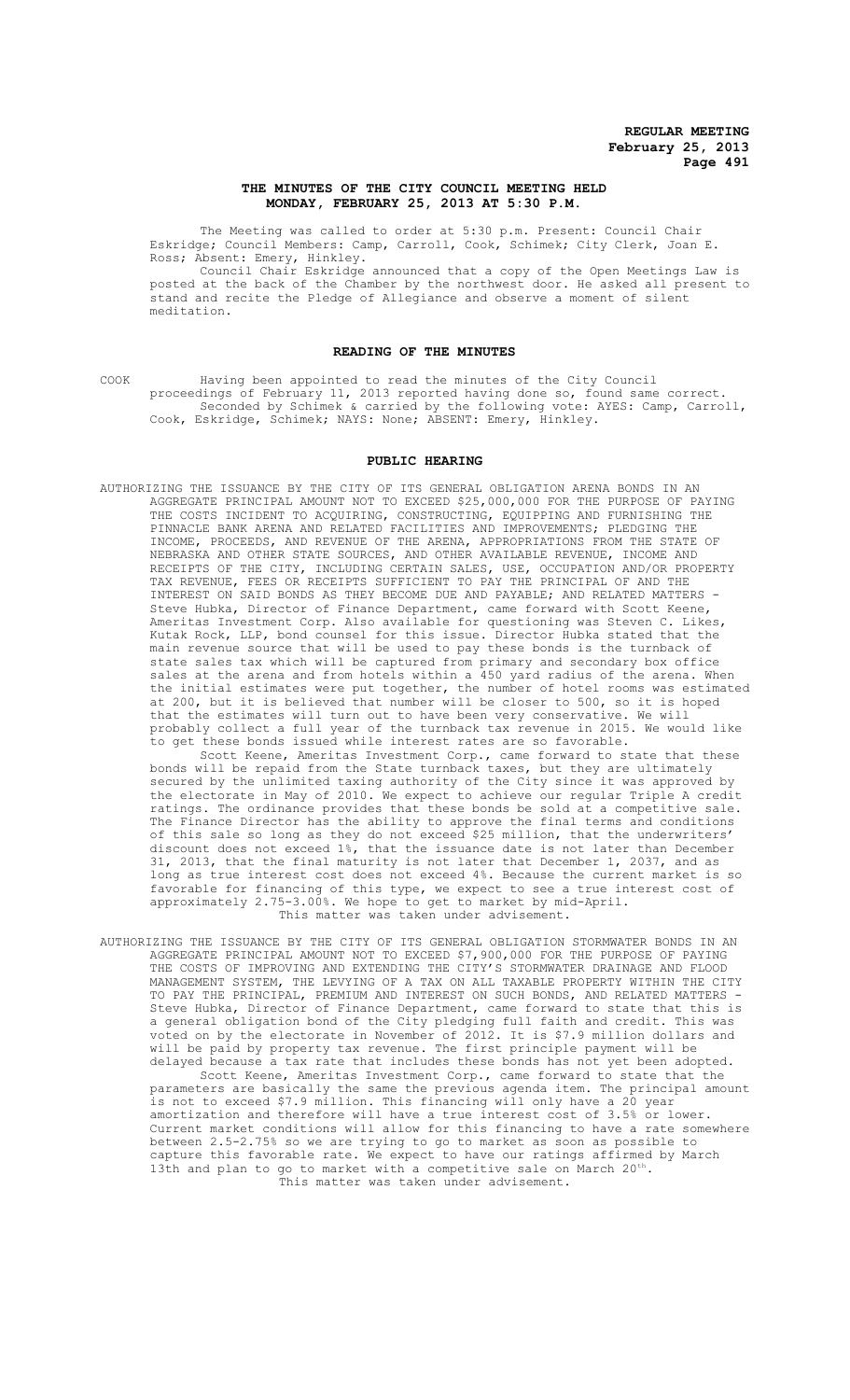CHANGE OF ZONE 12021 - APPLICATION OF INTERSTATE LAND, LLC FOR A CHANGE OF ZONE FROM I-1 INDUSTRIAL DISTRICT TO R-3 RESIDENTIAL DISTRICT PLANNED UNIT DEVELOPMENT TO ALLOW A CAMPGROUND, MULTI-FAMILY RESIDENTIAL AND ANY USE ALLOWED IN THE I-1 INDUSTRIAL DISTRICT ON THE UNDERLYING R-3 RESIDENTIAL ZONED AREA ON PROPERTY GENERALLY LOCATED AT N.W. 12TH STREET AND CORNHUSKER HIGHWAY - Peter Katt, Baylor Evnen, came forward representing Interstate Land, LLC. to describe the area in question and to give the reasons for this request for Change of Zone. The original PUD requested the I-1 Zoning as well as the addition of multifamily and recreational development. Planning Commission rejected this plan. Before Council now is the modification to the PUD with the changes and conditions that have been agreed upon by the Planning and Health Departments, including the elimination the multifamily designation and retention of the I-1 uses with only one additional use, the campground for recreational vehicles. The reason for the PUD is to create the ability to work administratively with staff to be able to subdivide, grade and plat the ground should projects arise. Having the flexibility to go forward quickly is a real advantage to the property owners.

In answer to Council questions, Mr. Katt responded that he is not involved in litigation between the two railroads over a very old crossing agreement. Access is limited on this property with the railroad, the creek and the interstate. There will be an ongoing effort to see if additional access can be added. Discussions have occurred about the availability of access routes for emergency vehicles.

Austin L. McKillip, 233 S. 13th., came forward representing Union Pacific Railroad, who is opposed to any additional at-grade crossing as part of this development. The railroad also maintains minimum guidelines which call for a 1,000 foot setback for residential type uses.

Charles Gotch, 9290 W. Dodge Rd., Ste. 302, Omaha, NE, came forward representing Pfizer and its successor entity. The application originally showed a road across Pfizer's property which the company opposes.

Rich Esquivel, 733 West Cuming, came forward as a citizen who resides in the area with concerns over safety and additional traffic.

Peter Katt returned for rebuttal. He stated that in terms of land use, nothing has changed other than the addition of the recreational use. The crossings that are of concern to Pfizer and Union Pacific are only preliminary concepts. There is a potential for an increase in traffic. This matter was taken under advisement.

- APPROVING THE MANOR OF LINCOLN DEVELOPMENT AND CONDITIONAL ZONING AGREEMENT BETWEEN MANOR OF LINCOLN, INC. AND THE CITY OF LINCOLN TO LIMIT USES ON THE PROPERTY TO OFFICE, VETERINARY FACILITY AND THOSE B-1 USES ALSO ALLOWED IN THE R-2 RESIDENTIAL DISTRICT ON PROPERTY GENERALLY LOCATED AT NORTH 14TH STREET AND KNOX STREET SHOULD THE PROPERTY BE RE-ZONED FROM R-2 RESIDENTIAL DISTRICT TO B-1 LOCAL BUSINESS DISTRICT. (RELATED ITEMS: 13R-40, 13-23) (ACTION DATE: 3/4/13); CHANGE OF ZONE 12040 - APPLICATION OF MANOR OF LINCOLN FOR A CHANGE OF ZONE FROM R-2 RESIDENTIAL DISTRICT TO B-1 LOCAL BUSINESS DISTRICT ON PROPERTY GENERALLY
- LOCATED AT NORTH 14TH STREET AND KNOX STREET. (RELATED ITEMS: 13R-40, 13-23) (ACTION DATE: 3/4/13) - Derek Zimmerman, Baylor Evnen, came forward representing the applicant and Dr. Terry Roberts, the proposed purchaser of the property. This Change of Zone will allow Dr. Roberts to operate his veterinary facility in an existing building on this property. His clients have agreed to the facility office uses and B-1 uses allowed under the R-2 District, as well as a few other limitations included in the zoning agreement. This matter was taken under advisement.
- APPROVING A LEASE BETWEEN THE CITY OF LINCOLN AND CONSTELLATION STUDIOS, LLC FOR THE LEASE OF CITY PROPERTY GENERALLY LOCATED AT THE SOUTHWEST CORNER OF 21ST AND O STREETS FOR A FIVE YEAR TERM WITH OPTIONS TO RENEW FOR TWO ADDITIONAL FIVE YEAR TERMS - David Landis, Director of Urban Development Department, came forward to describe this property and the associated lease with nationally renowned artist, Karen Kunc, who seeks to use it as her studio and teaching facility. As it stands, the property is somewhat dilapidated and would be difficult to develop, except as part of a larger project. The income from the lease will exceed the current income derived from the rental of a billboard on the property. Ms. Kunc will also make improvements to the property such as installing crushed rock for a parking lot, greening the space and potentially painting a mural. Should the property become critical to for a larger project in the future, the City has an escape clause in order to break this lease and participate in the more comprehensive project. In answer to Council questions, Mr. Landis responded that the City will not pay for improvements except for supplying paint for the mural. Karen Kunz came forward to describe her vision for this property and her business. This could be an anchor for the improvements that can happen in

This matter was taken under advisement.

Antelope Valley.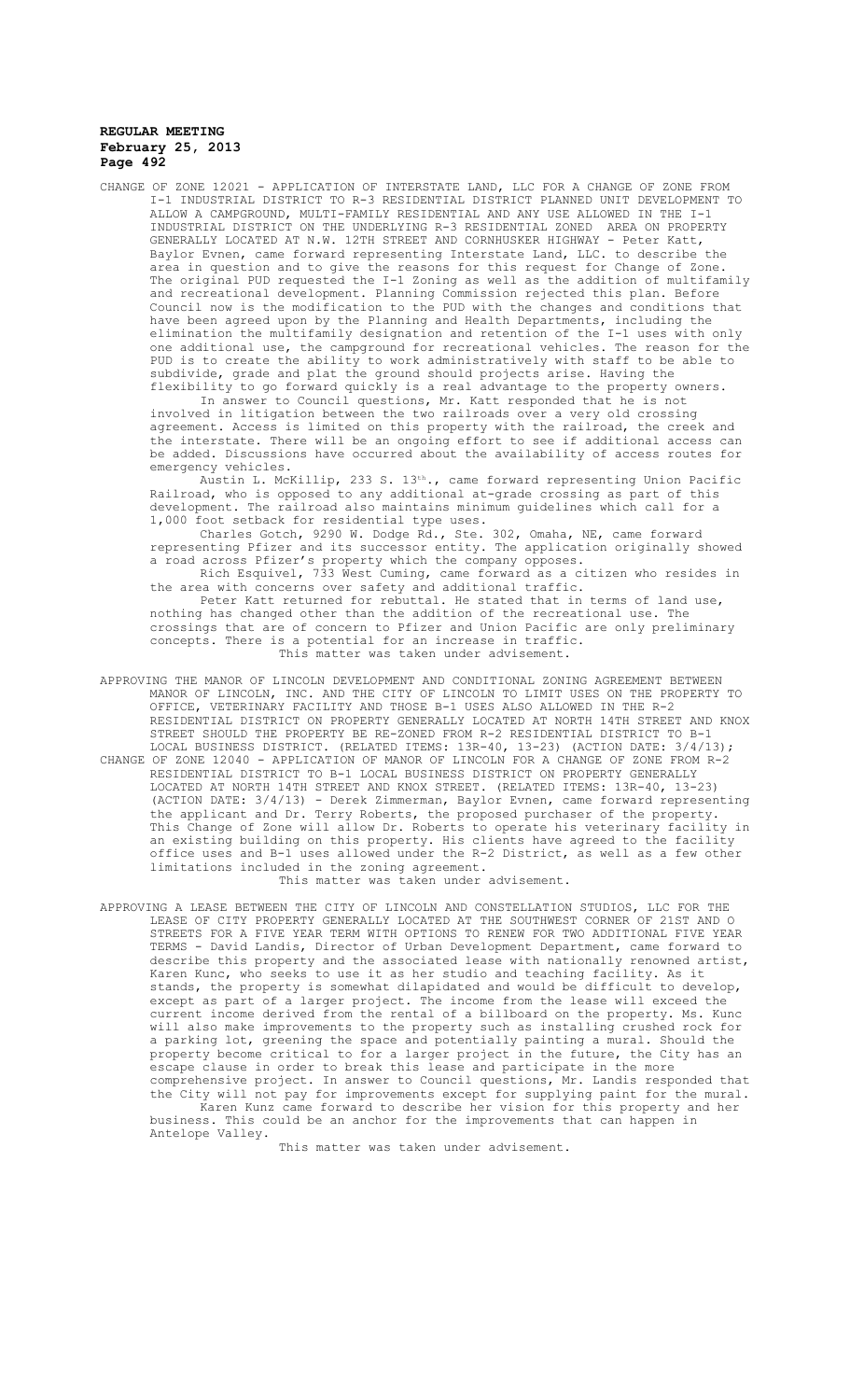AMENDING THE 2012/2013 - 2017/2018 CAPITAL IMPROVEMENTS PROGRAM BUDGET TO ADD A NEW<br>PROJECT TO THE PUBLIC WORKS & UTILITIES/WATER TO INCLUDE THE DESIGN OF TWO PROJECT TO THE PUBLIC WORKS & UTILITIES/WATER TO INCLUDE THE DESIGN OF HORIZONTAL WELLS, TWO WELL HOUSES AND RAW WATER PIPELINE AND TO INITIALLY CONSTRUCT ONE HORIZONTAL WELL, ONE WELL HOUSE AND RAW WATER PIPELINE IN LINCOLN'S WELL FIELD NEAR ASHLAND, NEBRASKA - Miki Esposito, Director of Public Works, came forward to describe this resolution to amend the 6-year water CIP and to provide for the appropriation of 12 million dollars to design two horizontal wells, two well houses, and raw water pipeline. During periods of drought, the horizontal wells are essential for maximizing the water volume taken into the system and will allow for 8-10 million gallons per day during low flow conditions. If the construction goes ahead, the well will be fully operational by June 1st, 2014. 7 million dollars will come from water revenue and another 5 million will come from funding from the State.

Nick McElvain, Public Works and Utilities, was available to answer technical questions. The City currently has two horizontal wells which are designed for 17.5 million gallons per day during normal flow conditions. The existing wells function well and give us a good idea of the costs and maintenance involved.

This matter was taken under advisement.

DIRECTING SUBMITTAL TO THE QUALIFIED ELECTORS OF THE CITY A PROPOSED CHARTER AMENDMENT AMENDING ARTICLE IV, SECTION 19 OF THE CHARTER, RELATING TO GROUNDS FOR RECALL, TO CLARIFY THAT THE CITY COUNCIL SHALL FOLLOW PROCEDURES AS SET FORTH BY ORDINANCE FOR NOMINATING AND ELECTING A PERSON TO FILL A CITY COUNCIL VACANCY Rod Confer, City Attorney, came forward to state that this Charter amendment would be part of the May 7<sup>th</sup> general election ballot, if approved by Council. Recent vacancies on the Council revealed that the rules of the Council for filling a vacancy were in conflict with Sate law. This Charter amendment will allow the City to set its own procedure for filling a vacancy.

Coby Mach, Lincoln Independent Business Association, came forward in support of this Charter amendment. LIBA feels that this amendment provides much needed clarification and guidance to our local government. This matter was taken under advisement.

DIRECTING SUBMITTAL TO THE QUALIFIED ELECTORS OF THE CITY A PROPOSED CHARTER AMENDMENT AMENDING ARTICLE VII, SECTION 5 OF THE CHARTER, RELATING TO CONTRACTS AND PURCHASES, TO PROHIBIT THE MAYOR, COUNCIL MEMBERS AND CITY DEPARTMENT HEADS FROM ENTERING INTO OR HAVING CONTRACTS WITH THE CITY, TO HARMONIZE PROCEDURES FOR VOIDING CONTRACTS WITH STATE LAW, AND TO GENDER NEUTRALIZE EXISTING LANGUAGE - Rod Confer, City Attorney, came forward to introduce this Charter amendment which, if passed by City Council, would appear on the May  $7^\text{\tiny th}$  election ballot. This measure was proposed by the Administration in order to eliminate or avoid conflicts of interest, to ensure that local business owners do not have to compete for contracts against City officials, and to eliminate any public perception that elected officials or directors might put their private interests ahead of the public interest in policy decision making because they have a contract with the City. The Charter amendment is more of a policy statement generally opposing elected officials having private, significant financial interests with the City by whom they are employed. In response to questions from Council Member Camp, Mr. Confer clarified various legal definitions. He stated that a differentiation should be made between the Charter amendment and the Code provisions.

Sam Sampson, 3901 S.  $27<sup>th</sup>$  Street, came forward in opposition to this resolution stating that anyone who is capable and has the leadership skills to run a large company would be an asset as a member of the City Council. In answer to Council questions, Mr. Sampson replied that he does not believe there is any corruption in Lincoln.

Doug Lienemann, 3336 Crestridge Rd., came forward as a local business owner opposed to this resolution. He stated that community leaders have a high level of personal integrity, and when that is combined with public scrutiny and procedures currently in place to safeguard against conflicts of interest, the public has been adequately protected. This resolution, if passed, places an undue restriction on our ability to participate in our own local government.

Council Member Jon Camp stated that historically, speakers have alternated between those in favor of and those opposed to items. He made a request to follow that procedure.

Council Chair Eskridge replied that they were following the exact same procedure that the former Council Chair followed at the last large public hearing.

Mr. Camp stated, for the record, that he respectfully made his request, which is to do what has typically been done in the 14 years he has served on Council, and he objects to the way this public hearing is being conducted. Todd Hall, 7421 Forbes Dr., came forward as a citizen in opposition to

this resolution. This is unnecessary legislation for problem that does not exist; Lincoln does not have a history of unethical or corrupt behavior.

Kyle Fischer, 1135 M Street, came forward representing the Lincoln Chamber of Commerce in opposition to this resolution. This Charter amendment sends a message to our community and to the entire country that we do not trust our leaders to own a business and to be a public servant. The City should not make someone choose between the two.

Kathleen Neary, 1903 Lake St., came forward in support of this resolution. She has served on the City of Lincoln Charter Revision Committee since 2007. Five years ago, that committee worked very thoughtfully in drafting a Charter amendment that is nearly identical to this one. The attitude that we should deny the citizens the right to vote on this important issue is cause for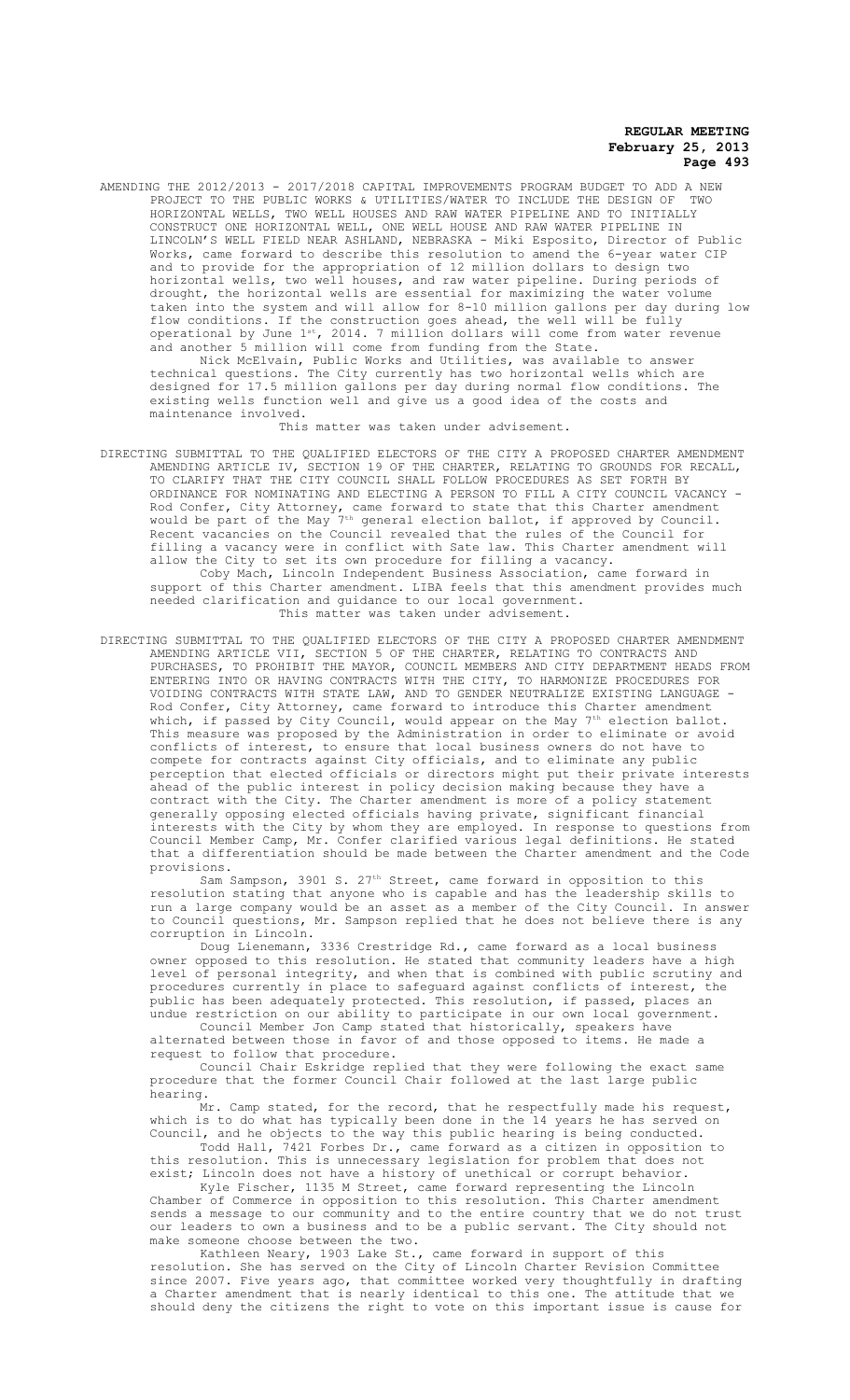concern. In answer to Council questions, Ms. Neary stated that officials are elected to deal with the public good and operating the business of the City of Lincoln; anything that detracts from those general goals is divisive. If there is not problem with corruption, then the citizens will not vote in favor of the amendment, but they should not be denied the right to vote.

Adam Morfeld, 1339 N.  $14^{\rm th}$  St., Director and founder of Nebraskans for Civic Reform, came forward in support of this resolution. There is a clear correlation between public participation in democracy and the perception that the democracy is fair, just and effectively serves the public. Prohibiting elected officials from having any significant financial interest in City business eliminates conflicts of interest and more importantly, the public perception of these conflicts between the elected officials and the decisions they make using tax dollars. In answer to Council questions, Mr. Morfeld stated he would be in support of City employees being covered by this legislation. Even if a Council member or the Mayor declares a conflict, there could still be indirect influence on decisions, and public perception of this is important.

Rick Esquivel, 733 Cuming, came forward in opposition to this resolution, stating that it portrays elected officials as being corrupt. There are checks and balances in place and citizens are able to elect different officials if they are unsatisfied.

Mary Boschult, 950 S. 49 $^{\rm th}$  St., came forward representing the League of Women Voters in Lincoln and Lancaster County in favor of this resolution. In a community of our size, there are ample opportunities to bid on contracts to provide goods and services to private and governmental entities other than the City of Lincoln. This is good public policy and assures fair competition for those who are seeking to do business with the City. Written copies of testimony in favor of the Charter amendment from Rebecca L. Gould, Executive Director of Nebraska Appleseed, were submitted for the record by Ms. Boschult.

Patte Newman, 1110 Lamplighter Ln., came forward as a former member of the City Council in favor of this resolution. The government exists to serve citizens and taxpayers and the public must have confidence in the integrity of City government. They deserve to be represented by public officials who maintain the highest ethical principles in avoiding any conflict of interest, real or perceived. Ms. Newman read from an email from Peggy Struwe, who was unable to attend, in favor of the Charter amendment. When a high ranking City official has a contract with the City, other people employed by the government may be afraid to enforce contract. Ms. Struwe described a situation in which this occurred. In answer to Council questions, she stated this issue is about defining conflict of interest and allowing the voter to make the final decision.

John Cederberg, 7425 Red Oak Rd., came forward in opposition to this resolution. This Charter amendment is not ready for public vote because the public is not aware of what is included or the definitions behind it; many details of this legislation are unclear. In answer to Council questions, Mr. Cederberg stated that the Charter is the Constitution of the City; he is not comfortable amending the Constitution with all of the definitions remaining in the Municipal Code where they can be changed.

Rod Confer returned to answer questions. He stated that some of the interpretations of legal definitions made by speakers have been incorrect and he made clarifications.

Ann Post and Coby Mach, Lincoln Independent Business Association came forward in opposition to this resolution. LIBA believes this Charter amendment casts business owners as greedy and unscrupulous, even though the goal of the City is to attract business. It prohibits good people from running for office, and it prevents the City from doing business with good companies. In answer to Council questions, Mr. Mach stated that LIBA likes the idea of an independent committee that would be in charge of investigating potential conflicts of interest and contract performance issues. This measure is too broad and could have unforseen effects.

Mark Hunzeker, 600 Wells Fargo Center., came forward in opposition to this resolution, stating that the definitions are too unclear and there are many circumstances that have not been considered. There is also the matter of disclosure of private financial information in making the determination if a potential official has a significant financial interest. In answer to Council questions, Mr. Hunzeker stated that he found no differentiation in the type or size of the company involved.

Rod Confer returned to clarify definitions and to state that there are some specific definitions which apply only to the section dealing with City contracts. Some confusion is coming from the use of definitions taken from the general Municipal Code.

Roger Holmes, 2427 Ryons St., came forward as a small businessman and representing Common Cause Nebraska in favor of this resolution. He described his experience with the tightknit communities of locally owned small businesses that he has been a part of. The efforts of LIBA and the Chamber of Commerce should be respected, but it is important to know that they only represent about 10% of businesses in Lincoln. There are a lot of people who do not trust government and they do not believe they will get a fair deal from the City. This amendment is a signal to those people that they get a chance to get a fair deal and do not have to compete against high ranking officials should they choose to do business with the City.

Rick Hoppe, Chief of Staff, came forward to address concerns. This amendment, as proposed, does not cover spouses and children. This is an issue of public perception and assuring the public that the decision making and policy of this City is in their best interest, and not for individual financial interests. The issue of dealing with liquidated damages puts our Mayor in a very difficult position. It makes sense to have definitions in the Code to give Council the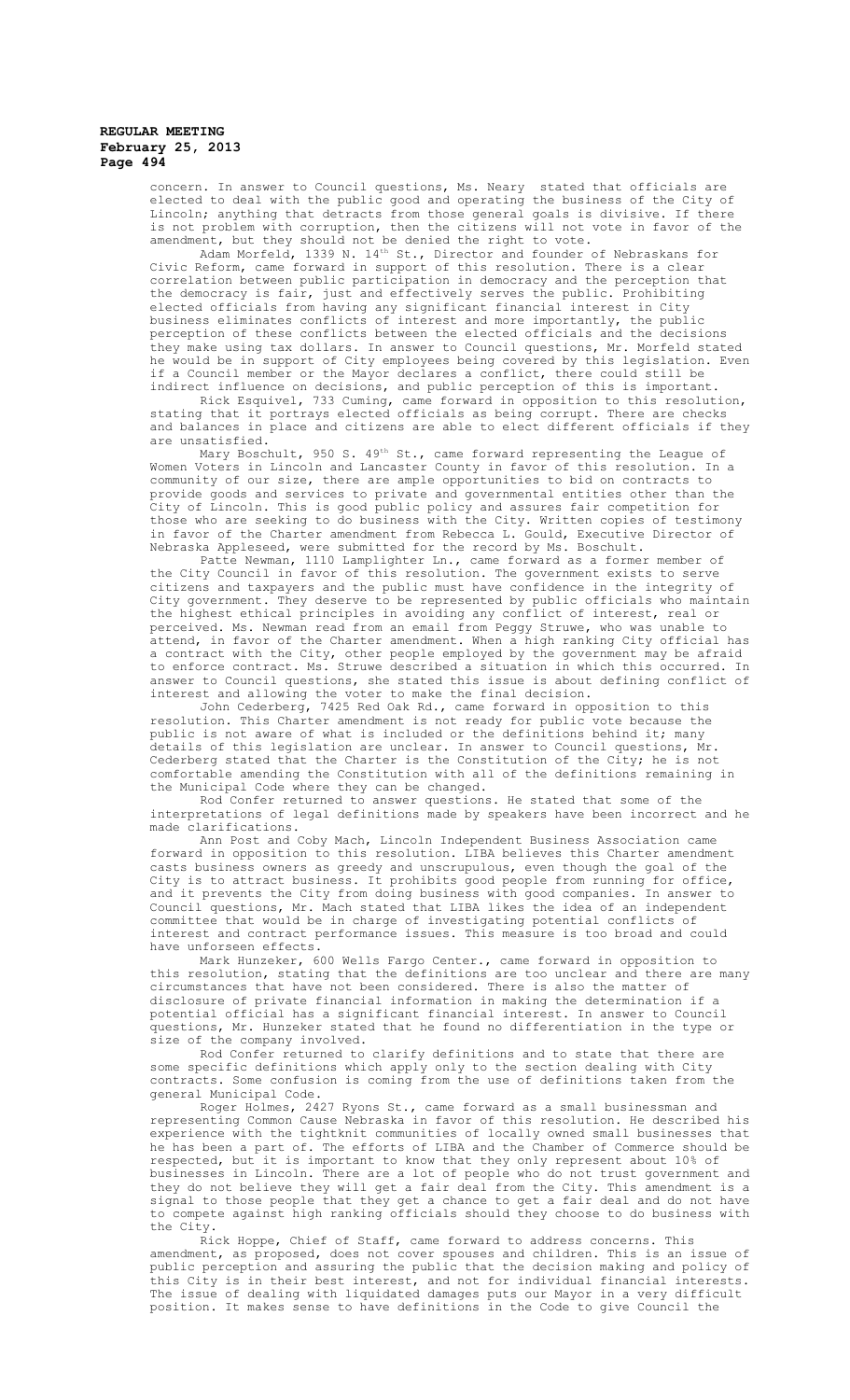ability to reflect changes in the value of money and the flexibility to take into account new forms of business that may not exist yet. Finally, Mayor Beutler supports the efforts to ban employee City contracts, but it is currently not clear in State law if the City has the authority to do that. For now, those at the highest level should be held to a higher standard as a matter of public policy in our Charter.

Rod Confer returned to explain that the contracts with the Joint Public Agency are not covered by this because the JPA is a separate political subdivision. Any ambiguities in definitions can be cleaned up via ordinance. This matter was taken under advisement.

# **COUNCIL ACTION**

#### **REPORTS OF CITY OFFICERS**

APPROVING AN AMENDMENT TO THE AGREEMENT BETWEEN THE CITY OF LINCOLN ON BEHALF OF THE LINCOLN-LANCASTER COUNTY HEALTH DEPARTMENT AND THE NEBRASKA DEPARTMENT OF ENVIRONMENTAL QUALITY FOR THE HEALTH DEPARTMENT'S AIR QUALITY PROGRAM 105 GRANT WORKPLAN TO PROVIDE AN ADDITIONAL \$60,000.00 FOR THE REPLACEMENT OF THE HEALTH DEPARTMENT'S OZONE MONITOR AND EXPENSES RELATED TO SAID REPLACEMENT. (REQUEST TO PLACE ON CONSENT AGENDA FOR P.H. ON 2/25) - CLERK read the following resolution, introduced by Eugene Carroll, who moved its adoption:

A-87210 BE IT RESOLVED by the City Council of the City of Lincoln, Nebraska: That the attached Workplan Amendment between the Nebraska Department of Environmental Quality and the Lincoln Lancaster County Health Department regarding the FFY 2011-2012 Workplan for Lincoln Lancaster County Health Department Section 105 Air Quality Program, as approved by Resolution No. A-86361 and amended by Resolution No. A-87130, to extend the term to September 30, 2013, and to reflect funding for the period of October 1, 2012 to September 30, 2013 in the amount of \$157,000.00 which includes \$60,000.00 for the replacement of the Health Department's ozone monitor and expenses related to said replacement, in accordance with the terms, conditions and assurances contained in said Amendment to Agreement, is hereby approved and the Mayor is authorized to execute said Amendment to Agreement on behalf of the City.

The City Clerk is directed to return an executed copy of the Amendment to Agreement to Judy Halstead, Director of the Lincoln/Lancaster County Health Department for transmittal to the Nebraska Department of Environmental Quality. Introduced by Eugene Carroll

Seconded by Cook and carried by the following vote: AYES: Camp, Carroll, Cook, Eskridge, Schimek; NAYS: None; ABSENT: Emery, Hinkley.

APPROVING A GRANT AGREEMENT BETWEEN THE CITY OF LINCOLN ON BEHALF OF THE LINCOLN-ANCASTER COUNTY HEALTH DEPARTMENT AND THE NEBRASKA DEPARTMENT OF ENVIRONMENTAL QUALITY FOR A \$19,000.00 GRANT FOR THE LITTER REDUCTION AND RECYCLING GRANT PROGRAM - KEEP LINCOLN - LANCASTER COUNTY BEAUTIFUL PROGRAM - CLEANUP ACTIVITIES, FOR A TERM OF JANUARY 1, 2013 THROUGH JUNE 30, 2014. (REQUEST TO PLACE ON CONSENT AGENDA FOR P.H. ON 2/25)) - CLERK read the following resolution, introduced by Eugene Carroll, who moved its adoption:

A-87211 BE IT RESOLVED by the City Council of the City of Lincoln, Nebraska: That the Grant Agreement between the City of Lincoln, on behalf of the Lincoln-Lancaster County Health Department, and the Nebraska Department of Environmental Quality for the Litter Reduction and Recycling Grant Program -- Keep Lincoln-Lancaster County Beautiful Program, Cleanup Activities, in the amount of \$19,000.00, for a term of January 1, 2013 through June 30, 2014, upon the terms and conditions as set forth in said Grant Agreement, which is attached hereto marked as Attachment "A" and made a part hereof by reference, is hereby accepted and approved and the Mayor is hereby authorized to execute said Grant Agreement on behalf of the City.

The City Clerk is directed to send a copy of this Resolution and one fully executed Agreement to Judy Halstead, Lincoln-Lancaster County Health Department Director for transmittal to the Nebraska Department of Environmental Quality.

Introduced by Eugene Carroll Seconded by Cook and carried by the following vote: AYES: Camp, Carroll, Cook, Eskridge, Schimek; NAYS: None; ABSENT: Emery, Hinkley.

- REPORT FROM THE CITY TREASURER OF CITY CASH ON HAND AT THE CLOSE OF BUSINESS JANUARY 31, 2013 - CLERK presented said report which was placed on file in the Office of the City Clerk. **(5-21)**
- CLERK'S LETTER AND MAYOR'S APPROVAL OF RESOLUTIONS AND ORDINANCES PASSED BY THE CITY COUNCIL ON FEBRUARY 4, 2013 - CLERK presented said report which was placed on file in the Office of the City Clerk. **(27-1)**
- CLERK'S LETTER AND MAYOR'S APPROVAL OF RESOLUTIONS AND ORDINANCES PASSED BY THE CITY COUNCIL ON FEBRUARY 11, 2013 - CLERK presented said report which was placed on file in the Office of the City Clerk. **(27-1)**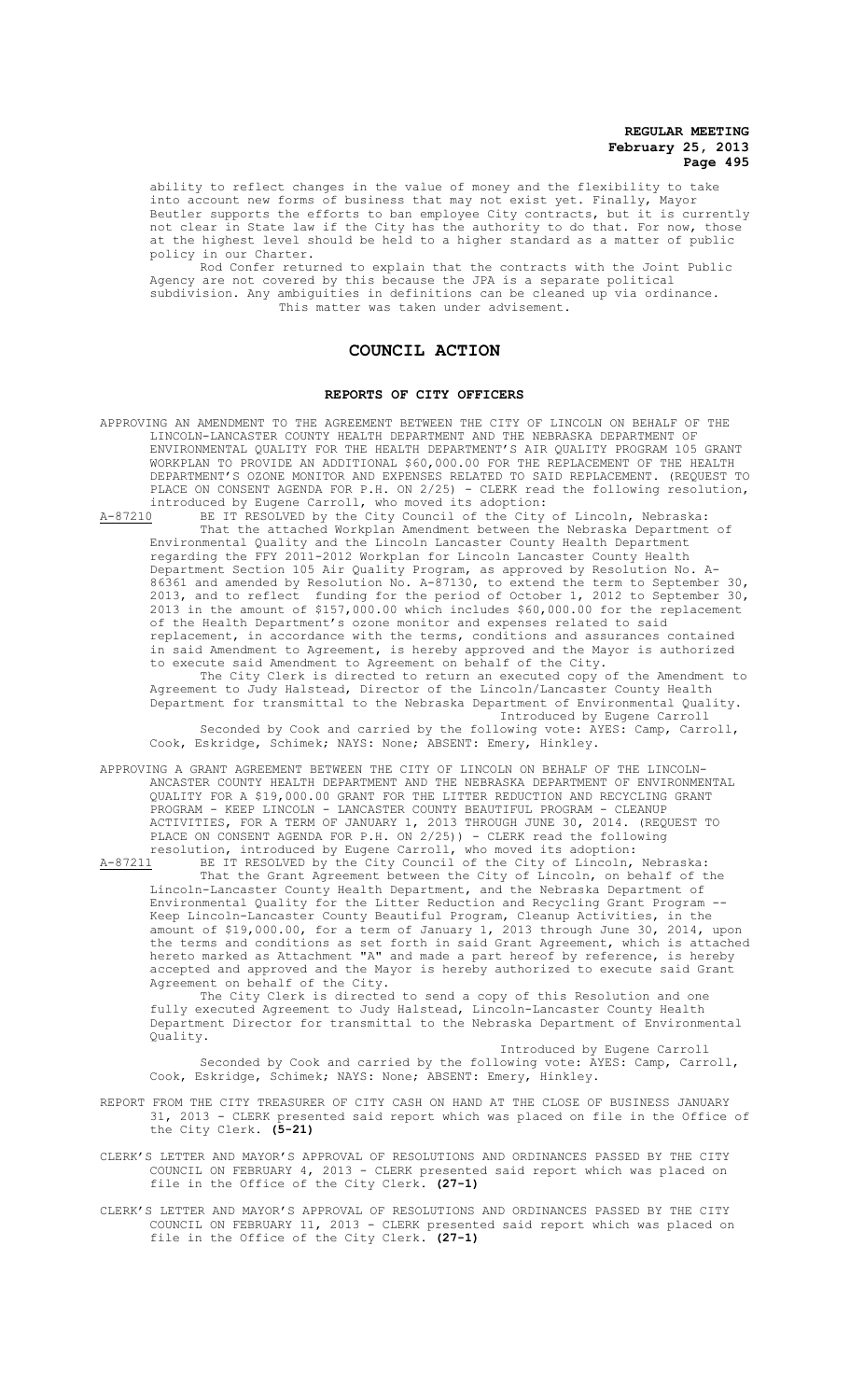#### **PETITIONS & COMMUNICATIONS**

SETTING THE HEARING DATE OF MONDAY, MARCH 11, 2013 AT 3:00 P.M. FOR THE APPLICATION OF OLD FEDERAL PLACE, LLC DBA WAREHOUSE NO. 4 FOR A CLASS CK LIQUOR LICENSE LOCATED AT 228 NORTH 12TH STREET - LOWER LEVEL - CLERK read the following resolution, introduced by Jonathan Cook, who moved its adoption:

A-87212 BE IT RESOLVED by the City Council, of the City of Lincoln, that a hearing date is hereby set for Monday, March 11, 2013, at 3:00 p.m. or as soon thereafter as possible in the City Council Chambers, County-City Building, 555 S. 10th St., Lincoln, NE for the application of Old Federal Place, LLC dba Warehouse No. 4 for a Class CK liquor license located at 228 North 12<sup>th</sup> Street -Lower Level.

If the Police Dept. is unable to complete the investigation by said time, a new hearing date will be set. Introduced by Jonathan Cook

Seconded by Carroll and carried by the following vote: AYES: Camp, Carroll, Cook, Eskridge, Schimek; NAYS: None; ABSENT: Emery, Hinkley.

SETTING THE HEARING DATE OF MONDAY, MARCH 11, 2013 AT 3:00 P.M. FOR THE APPLICATION OF COYOTE WILLY'S, INC. DBA COYOTE WILLY'S FOR A CLASS I LIQUOR LICENSE LOCATED AT 2137 CORNHUSKER HIGHWAY - CLERK read the following resolution, introduced by Jonathan Cook, who moved its adoption:

A-87213 BE IT RESOLVED by the City Council, of the City of Lincoln, that a hearing date is hereby set for Monday, March 11, 2013, at 3:00 p.m. or as soon thereafter as possible in the City Council Chambers, County-City Building, 555 10th St., Lincoln, NE for the application of Coyote Willy's, Inc. dba Coyote Willy's for a Class I liquor license located at 2137 Cornhusker Highway. If the Police Dept. is unable to complete the investigation by said time, a new hearing date will be set.

Introduced by Jonathan Cook Seconded by Carroll and carried by the following vote: AYES: Camp, Carroll, Cook, Eskridge, Schimek; NAYS: None; ABSENT: Emery, Hinkley.

SETTING THE HEARING DATE OF MONDAY, MARCH 11, 2013 AT 3:00 P.M. FOR THE APPLICATION OF RAWHUBS, LLC DBA LINCOLN MEADOWS FOR A CLASS I LIQUOR LICENSE LOCATED AT 3235 NORTH 35 STREET - CLERK read the following resolution, introduced by Jonathan Cook, who moved its adoption:

A-87214 BE IT RESOLVED by the City Council, of the City of Lincoln, that a hearing date is hereby set for Monday, March 11, 2013, at 3:00 p.m. or as soon thereafter as possible in the City Council Chambers, County-City Building, 555 S. 10th St., Lincoln, NE for the application of Rawhubs, LLC dba Lincoln Meadows for a Class I liquor license located at 3235 North 35th Street. If the Police Dept. is unable to complete the investigation by said time, a new hearing date will be set.

Introduced by Jonathan Cook Seconded by Carroll and carried by the following vote: AYES: Camp, Carroll, Cook, Eskridge, Schimek; NAYS: None; ABSENT: Emery, Hinkley.

SETTING THE HEARING DATE OF MONDAY, MARCH 11, 2013 AT 3:00 P.M. FOR THE APPLICATION OF LINCOLN NORTH, LLC DBA PEPPER JAX GRILL FOR A CLASS A LIQUOR LICENSE LOCATED AT 1339 O STREET, SUITE 2 - CLERK read the following resolution, introduced by Jonathan Cook, who moved its adoption:<br>A-87215 BE IT RESOLVED by the City Cound

BE IT RESOLVED by the City Council, of the City of Lincoln, that a hearing date is hereby set for Monday, March 11, 2013, at 3:00 p.m. or as soon thereafter as possible in the City Council Chambers, County-City Building, 555 S. 10th St., Lincoln, NE for the application of Lincoln North, LLC dba Pepper Jax Grill for a Class A liquor license located at 1339 O Street, Suite 2. If the Police Dept. is unable to complete the investigation by said time, a new hearing date will be set.

Introduced by Jonathan Cook Seconded by Carroll and carried by the following vote: AYES: Camp, Carroll, Cook, Eskridge, Schimek; NAYS: None; ABSENT: Emery, Hinkley.

REFERRALS TO THE PLANNING DEPARTMENT:

Change of Zone No. 13003 - Requested by Scott Tollefsen to designate Sigma Alpha Epsilon Fraternity as a Historic Landmark on property legally described as Little & Alexanders Subdivision of Lot 18 of Littles Subdivision, Lot A and Lot B except the west 35 feet, located in the SW 1/4 of Section 24-10-6, Lancaster County, Nebraska, generally located at 635 N. 16th Street. Special Permit No. 13001 - Requested by Southeast Rural Fire Protection District for the expansion of a nonconforming use with adjustments to setbacks and parking on property legally described as a portion of Lot 42, Pine Lake Addition, located in the SE 1/4 of Section 15-9-7, Lancaster County, Nebraska, generally located at Highway 2 and Eiger Drive. Special Permit No. 13006 - Requested by ESP, Inc., Scout's Tower Addition Community Unit Plan, for approximately 20 single family lots with requests to waive front yard setbacks, storm water detention facilities, and recreation facility on property legally described as Lots 1 and 2, Scout's Tower Addition, located in the NW 1/4 of Section 34-10-6, Lancaster County, Nebraska, generally located at 1800 SW 8th Street. Change of Zone No. 05068C - Requested by CALRUBY, LLC, for an amendment to The Woodlands at Yankee Hill Planned Unit Development, for a change of zone from AG Agriculture District to R-3 Residential PUD District, for expansion of the area of the PUD by approximately 25 acres, more or less, on property legally

described as Lot 65 I.T., located in the SW 1/4 of Section 27-9-7, Lancaster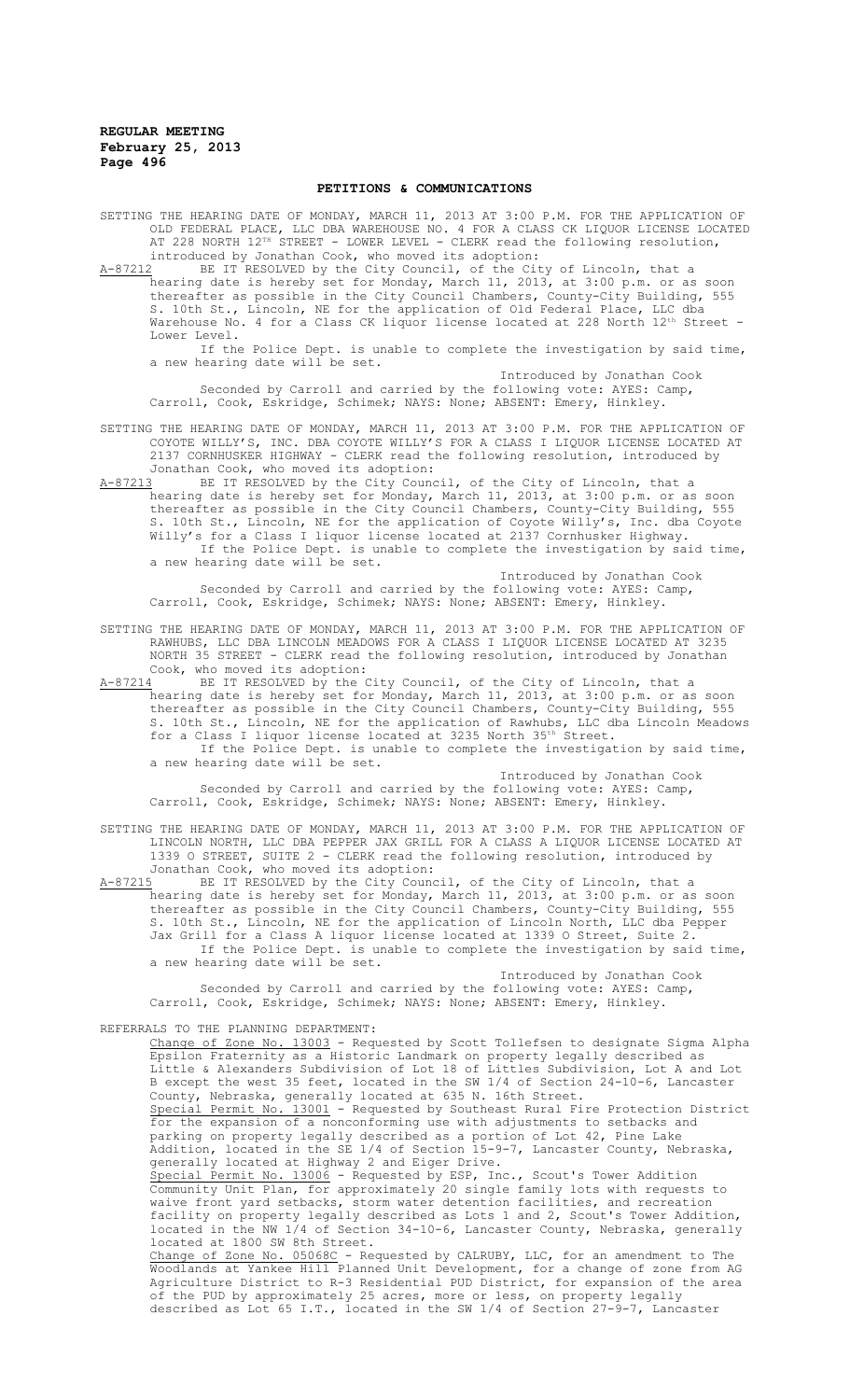County, Nebraska, generally located at S. 70th Street and Yankee Hill Road; for a Planned Unit Development district designation; and for approval of a revised development plan which proposes certain modifications to the Zoning and Land Subdivision Ordinances to allow an additional approximately 60 dwelling units in the underlying R-3 zoned area. Special Permit No. 1816C - Requested by Chadd Construction, Inc., for soil excavation, on property legally described as a portion of Lot 59 I.T., located in the SW 1/4 of Section 20-10-6, Lancaster County, Nebraska, generally located at NW 40th Street & W. Vine Street. The Planning Commission action is final, unless appealed to the City Council.

PLACED ON FILE IN THE OFFICE OF THE CITY CLERK: Administrative Amendment No. 13002 to Special Permit No. 06046, Dakota Springs Community Unit Plan, approved by the Planning Director on February 5, 2013, requested by Andrew Beil, to amend the building envelopes and the location of the future utility easement on Lot 6, Block 1, Dakota Springs 1st Addition, on property generally located at W. Santee Ct. and W. Dakota Springs Dr. Administrative Amendment No. 13004 to Special Permit No. 590, Salvation Army, approved by the Planning Director on February 6, 2013, requested by Archi + Etc., LLC, for an addition to the existing building to be used for storage and rescind Special Permit No. 49 and Special Permit No. 970, on property generally located at N. 27<sup>th</sup> St. and Potter St. Administrative Amendment No. 13009 to Combined Special Permit/Use Permit No. 10B, East Park Plaza, approved by the Planning Director on February 13, 2013, requested by Design Associates, to revise the building envelope and reduce the setback from 37 feet to 30 feet along "O" St. for one building and add Note #5,

#### **MISCELLANEOUS REFERRALS - NONE**

on property generally located at N. 66<sup>th</sup> St. and "O" St.

#### **LIQUOR RESOLUTIONS - NONE**

## **ORDINANCES - 2ND READING & RELATED RESOLUTIONS (as required)**

- AUTHORIZING THE ISSUANCE BY THE CITY OF ITS GENERAL OBLIGATION ARENA BONDS IN AN AGGREGATE PRINCIPAL AMOUNT NOT TO EXCEED \$25,000,000 FOR THE PURPOSE OF PAYING THE COSTS INCIDENT TO ACQUIRING, CONSTRUCTING, EQUIPPING AND FURNISHING THE PINNACLE BANK ARENA AND RELATED FACILITIES AND IMPROVEMENTS; PLEDGING THE INCOME, PROCEEDS, AND REVENUE OF THE ARENA, APPROPRIATIONS FROM THE STATE OF NEBRASKA AND OTHER STATE SOURCES, AND OTHER AVAILABLE REVENUE, INCOME AND RECEIPTS OF THE CITY, INCLUDING CERTAIN SALES, USE, OCCUPATION AND/OR PROPERTY TAX REVENUE, FEES OR RECEIPTS SUFFICIENT TO PAY THE PRINCIPAL OF AND THE INTEREST ON SAID BONDS AS THEY BECOME DUE AND PAYABLE; AND RELATED MATTERS - CLERK read an ordinance, introduced by Eugene Carroll, authorizing and providing for the issuance, sale and delivery of General Obligation Arena Bonds, Series 2013, of the City of Lincoln, Nebraska, in an aggregate principal amount not to exceed \$25,000,000 (The "Bonds"), for the purpose of paying a portion of the costs of acquiring, constructing, equipping and furnishing a Sports/Entertainment Arena and related facilities and improvements (The "Project"); prescribing certain terms of the Bonds; delegating, authorizing and directing the Finance Director to exercise his independent judgment and absolute discretion in determining certain other terms of the Bonds; pledging the income, proceeds, and revenue of the project, any state appropriations and sources, and available revenue, income, and receipts of the City, including certain City sales, use, occupation and/or property tax revenue, fees or receipts, in an amount sufficient to pay the principal of and the interest on said bonds as they become due and payable; and authorizing and approving certain other related matters, the second time.
- AUTHORIZING THE ISSUANCE BY THE CITY OF ITS GENERAL OBLIGATION STORMWATER BONDS IN AN AGGREGATE PRINCIPAL AMOUNT NOT TO EXCEED \$7,900,000 FOR THE PURPOSE OF PAYING THE COSTS OF IMPROVING AND EXTENDING THE CITY'S STORMWATER DRAINAGE AND FLOOD MANAGEMENT SYSTEM, THE LEVYING OF A TAX ON ALL TAXABLE PROPERTY WITHIN THE CITY TO PAY THE PRINCIPAL, PREMIUM AND INTEREST ON SUCH BONDS, AND RELATED MATTERS - CLERK read an ordinance, introduced by Eugene Carroll, authorizing and providing for the issuance, sale and delivery of General Obligation Stormwater Bonds, Series 2013, of the City of Lincoln, Nebraska, in an aggregate principal amount not to exceed \$7,900,000 (The "Bonds"), for the purpose of paying the costs of constructing improvements and extensions to the City's stormwater drainage and and flood management system; prescribing certain terms of the Bonds; delegating, authorizing and directing the Finance Director to exercise his independent judgment and absolute discretion in determining certain other terms of the Bonds; providing for the payment of the principal of and interest on the Bonds by the levy of a tax on all of the taxable property within the City; and authorizing and approving certain other related matters, the second time.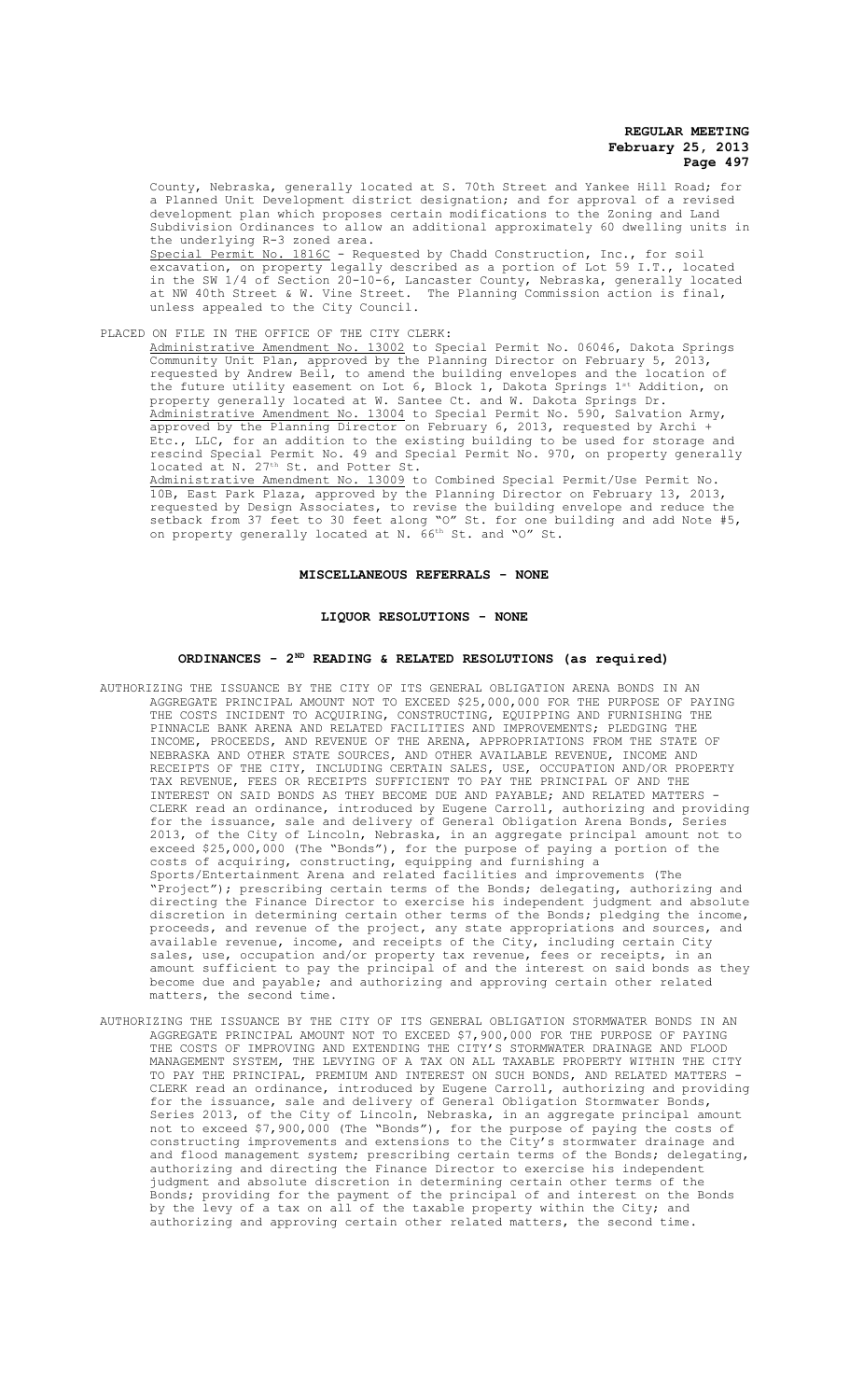- CHANGE OF ZONE 12021 APPLICATION OF INTERSTATE LAND, LLC FOR A CHANGE OF ZONE FROM I-1 INDUSTRIAL DISTRICT TO R-3 RESIDENTIAL DISTRICT PLANNED UNIT DEVELOPMENT TO ALLOW A CAMPGROUND, MULTI-FAMILY RESIDENTIAL AND ANY USE ALLOWED IN THE I-1 INDUSTRIAL DISTRICT ON THE UNDERLYING R-3 RESIDENTIAL ZONED AREA ON PROPERTY GENERALLY LOCATED AT N.W. 12TH STREET AND CORNHUSKER HIGHWAY - CLERK read an ordinance, introduced by Eugene Carroll, amending the Lincoln Zoning District Maps attached to and made a part of Title 27 of the Lincoln Municipal Code, as provided by Section 27.05.020 of the Lincoln Municipal Code, by changing the boundaries of the districts established and shown thereon, the second time.
- APPROVING THE MANOR OF LINCOLN DEVELOPMENT AND CONDITIONAL ZONING AGREEMENT BETWEEN MANOR OF LINCOLN, INC. AND THE CITY OF LINCOLN TO LIMIT USES ON THE PROPERTY TO OFFICE, VETERINARY FACILITY AND THOSE B-1 USES ALSO ALLOWED IN THE R-2 RESIDENTIAL DISTRICT ON PROPERTY GENERALLY LOCATED AT NORTH 14TH STREET AND KNOX STREET SHOULD THE PROPERTY BE RE-ZONED FROM R-2 RESIDENTIAL DISTRICT TO B-1 LOCAL BUSINESS DISTRICT. (RELATED ITEMS: 13R-40, 13-23) (ACTION DATE: 3/4/13)
- CHANGE OF ZONE 12040 APPLICATION OF MANOR OF LINCOLN FOR A CHANGE OF ZONE FROM R-2 RESIDENTIAL DISTRICT TO B-1 LOCAL BUSINESS DISTRICT ON PROPERTY GENERALLY LOCATED AT NORTH 14TH STREET AND KNOX STREET (RELATED ITEMS: 13R-40, 13-23) (ACTION DATE: 3/4/13) - CLERK read an ordinance, introduced by Eugene Carroll, amending the Lincoln Zoning District Maps adopted by reference and made a part of Title 27 of the Lincoln Municipal Code, pursuant to Section 27.05.020 of the Lincoln Municipal Code, by changing the boundaries of the districts established and shown thereon, the second time.
- APPROVING A LEASE BETWEEN THE CITY OF LINCOLN AND CONSTELLATION STUDIOS, LLC FOR THE LEASE OF CITY PROPERTY GENERALLY LOCATED AT THE SOUTHWEST CORNER OF 21ST AND O STREETS FOR A FIVE YEAR TERM WITH OPTIONS TO RENEW FOR TWO ADDITIONAL FIVE YEAR TERMS - CLERK read an ordinance, introduced by Eugene Carroll, accepting and approving the Lease Agreement between the City of Lincoln, Nebraska and Constellation Studios, LLC for the lease of property generally located at the southwest corner of 21<sup>st</sup> and O streets for a five year term with options to renew said Lease for two additional five year terms, the second time.

#### **PUBLIC HEARING - RESOLUTIONS**

ACCEPTING THE REPORT OF NEW AND PENDING CLAIMS AGAINST THE CITY AND APPROVING DISPOSITION OF CLAIMS SET FORTH FOR THE PERIOD OF JANUARY 16 - 31, 2013. CLERK read the following resolution, introduced by Eugene Carroll, who moved its

adoption:<br><u>A-87216</u> BE A-87216 BE IT RESOLVED by the City Council of the City of Lincoln, Nebraska: That the claims listed in the attached report, marked as Exhibit "A", dated February 1, 2013, of various new and pending tort claims filed against the City of Lincoln with the Office of the City Attorney or the Office of the City Clerk, as well as claims which have been disposed of, are hereby received as required by Neb. Rev. Stat. § 13-905 (Reissue 1997). The dispositions of claims by the Office of the City Attorney, as shown by the attached report, are hereby approved:

| DENIED CLAIMS                             |                                                                                                                                                                                                                                  | ALLOWED/SETTLED CLAIMS |              |
|-------------------------------------------|----------------------------------------------------------------------------------------------------------------------------------------------------------------------------------------------------------------------------------|------------------------|--------------|
| State Farm Insurance a/s/o David Tarrence | \$17,615.65                                                                                                                                                                                                                      | Darin Beckley          | 600.00<br>S. |
| Ben & Leigh Lewis o/b/o Nathan Lewis      | 220,000.00                                                                                                                                                                                                                       | Ketan Patel            | 3,250.00     |
| Ingenix Subrogation Services              |                                                                                                                                                                                                                                  | Troy Sorenson          | 8,210.95     |
| a/s/o United Health Care/Lee Enterprises  | NAS*                                                                                                                                                                                                                             | Mike Shapoval          | 1,042.34     |
| Janice Burkey                             | NAS*                                                                                                                                                                                                                             | Joe Payne              | 489.32       |
| Cody Ward                                 | NAS*                                                                                                                                                                                                                             |                        |              |
| State Farm Insurance a/s/o Guy Diller     | 3,108.48                                                                                                                                                                                                                         |                        |              |
| Joe Jaworski                              | 115.94                                                                                                                                                                                                                           |                        |              |
| Beverly Konz                              | NAS*                                                                                                                                                                                                                             |                        |              |
| Rose Lyle                                 | 100.00                                                                                                                                                                                                                           |                        |              |
| * No Amount Specified                     |                                                                                                                                                                                                                                  |                        |              |
|                                           | $\mathbf{r}$ , and the set of the set of the set of the set of the set of the set of the set of the set of the set of the set of the set of the set of the set of the set of the set of the set of the set of the set of the set |                        |              |

The City Attorney is hereby directed to mail to the various claimants listed herein a copy of this resolution which shows the final disposition of their claim.

Introduced by Eugene Carroll Seconded by Cook and carried by the following vote: AYES: Camp, Carroll, Cook, Eskridge, Schimek; NAYS: None; ABSENT: Emery, Hinkley.

AMENDING THE 2012/2013 - 2017/2018 CAPITAL IMPROVEMENTS PROGRAM BUDGET TO ADD A NEW PROJECT TO THE PUBLIC WORKS & UTILITIES/WATER TO INCLUDE THE DESIGN OF TWO HORIZONTAL WELLS, TWO WELL HOUSES AND RAW WATER PIPELINE AND TO INITIALLY CONSTRUCT ONE HORIZONTAL WELL, ONE WELL HOUSE AND RAW WATER PIPELINE IN LINCOLN'S WELL FIELD NEAR ASHLAND, NEBRASKA - CLERK read the following

resolution, introduced by Eugene Carroll, who moved its adoption:<br>A-87217 WHEREAS, Resolution No. A-86975, adopted by the City Counci WHEREAS, Resolution No. A-86975, adopted by the City Council of Lincoln, Nebraska on August 20, 2012, adopted the fiscal year 2012-2013 and 2013-2014 annual budgets for the City of Lincoln and further adopted the Capital

Improvement Program attached to Resolution No. A-85975 as Schedule No. 5; and WHEREAS, Resolution No. A-85975 appropriated all money received or to be received from the County of Lancaster, the State of Nebraska, or the United States, as well as from any grants, donations, or contributions received for public purposes and the interest thereon notwithstanding any sum limitation set forth in the annual budget; and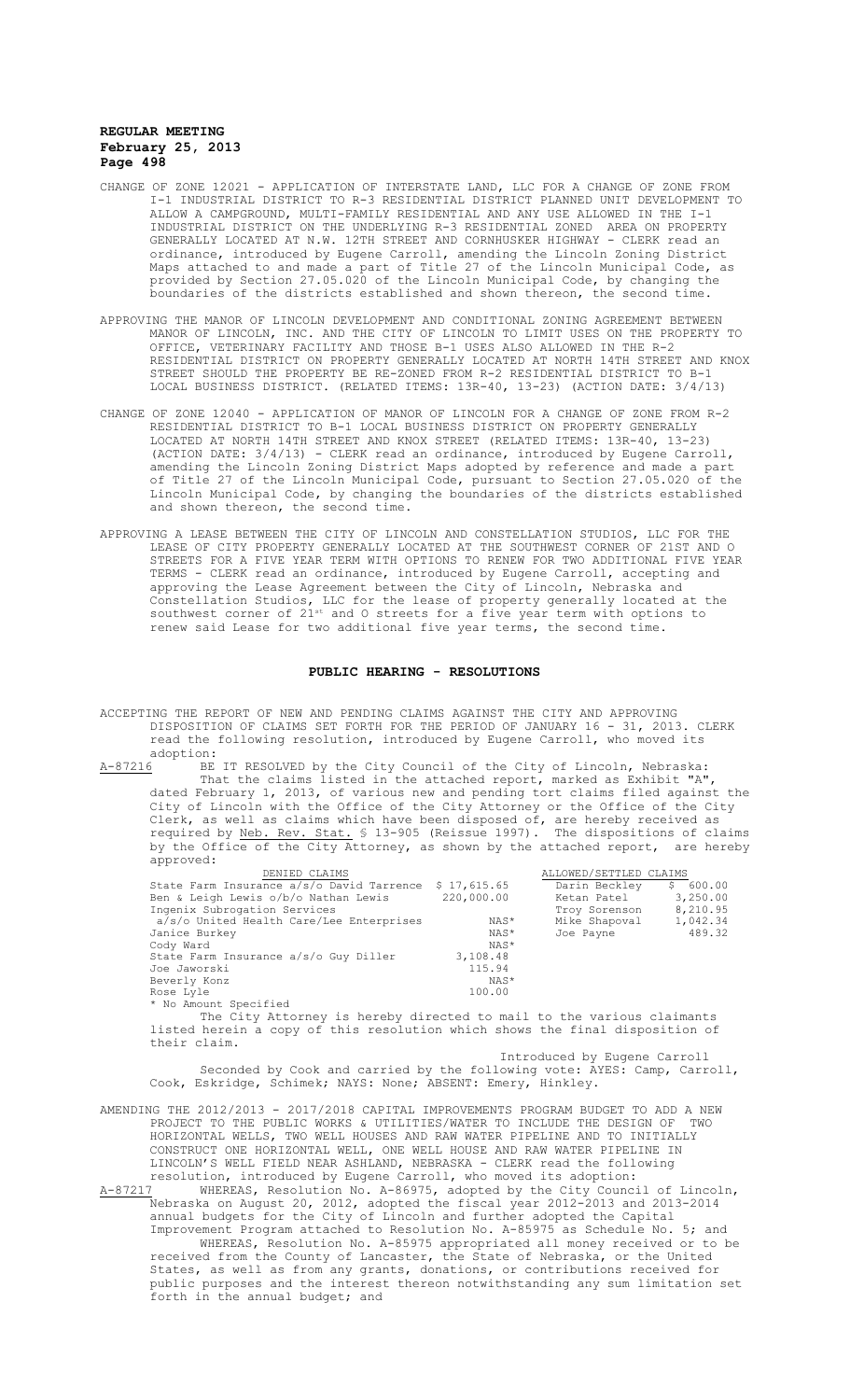WHEREAS, a capital improvement project for a Lincoln Water System project to construct two Horizontal Wells, two Well Houses and Raw Water Pipeline was not included within Schedule No. 5 of the Annual Budget as a capital improvement project to be funded in fiscal year 2012-2013 and/or 2013-2014; and

WHEREAS, the City desires to amend the first year (2012-2013) and/or second year (2013-2014) of the Fiscal Year 2012/2013 – 2017/2018 Six Year Capital Improvement Program (CIP) to establish a project for the construction of two Horizontal Wells, two Well Houses and Raw Water Pipeline Project, and initially construct one Horizontal Well, Well House, and Pipeline, and establish appropriations for that project; and

WHEREAS, Article IX-B Section 7 of the Lincoln City Charter states that, "The [city] council shall not appropriate any money in any budget for any capital improvements project unless and until the conformity or non-conformity of the project has been reported on by the Planning Department by special report or in connection with the Capital Improvements Programming process." The of the project has soon reperted on sy the rranning Department sy epithelia rep<br>or in connection with the Capital Improvements Programming process." The<br>Charter definition of "Planning Department" includes the Planning Com and

WHEREAS, the Lincoln City-Lancaster County Planning Commission has reviewed the Water System Project for two Horizontal Wells, two Well Houses and Raw Water Pipeline for conformity or nonconformity with the Comprehensive Plan as a capital improvement project and the Planning Commission found the proposed Water System Project to be in conformity with the Comprehensive Plan.

NOW, THEREFORE, BE IT RESOLVED by the City Council of the City of Lincoln, Nebraska:

That the implementation of the Water System Project for two Horizontal Wells, two Well Houses and Raw Water Pipeline is hereby established as a capital improvement project within the Capital Improvement Program.

BE IT FURTHER RESOLVED that the Capital Improvement Program on Schedule 5 of Resolution No. A-86975 be amended by adding the Water System Project for construction of two Horizontal Wells, two Well Houses and Raw Water Pipeline to the Public Works & Utilities Department/Water list of capital improvement projects on Schedule 5.

BE IT FURTHER RESOLVED that the City Council hereby appropriates and directs the Finance Director to make the necessary adjustments to the annual budget in the amount of \$12,000,000.00 in Public Works & Utilities Department/Water for this construction of one Horizontal Well, one Well House and Raw Water Pipeline Project.

Introduced by Eugene Carroll

Seconded by Cook and carried by the following vote: AYES: Camp, Carroll, Cook, Eskridge, Schimek; NAYS: None; ABSENT: Emery, Hinkley.

DIRECTING SUBMITTAL TO THE QUALIFIED ELECTORS OF THE CITY A PROPOSED CHARTER AMENDMENT AMENDING ARTICLE IV, SECTION 19 OF THE CHARTER, RELATING TO GROUNDS FOR RECALL, TO CLARIFY THAT THE CITY COUNCIL SHALL FOLLOW PROCEDURES AS SET FORTH BY ORDINANCE FOR NOMINATING AND ELECTING A PERSON TO FILL A CITY COUNCIL VACANCY - CLERK read the following resolution, introduced by Eugene Carroll, who moved its adoption:<br><u>A-87218</u> WHE

A-87218 WHEREAS, under the provisions of Article XI, Section 4, of the Consti ution of the State of Nebraska, a proposed Charter amendment may be submitted to a vote of the qualified electors at the city general election as proposed by the City Council of the City of Lincoln, Nebraska:

NOW, THEREFORE, BE IT RESOLVED by the City Council of the City of Lincoln, Nebraska:

1. That at the city general election to be held on Tuesday, the seventh day of May, 2013, there shall be submitted to a vote of the qualified electors of the City of Lincoln, Nebraska, for adoption or rejection, the following proposed amendment to the Charter of the City of Lincoln:

# CHARTER AMENDMENT

Amend Article IV, Section 19 of the Charter relating to Grounds for Recall to provide that the city council shall nominate and elect a person to fill any vacancy on the council according to procedures as set forth by ordinance.

#### ARTICLE IV

## ELECTION AND ORGANIZATION OF ADMINISTRATION RECALL, INITIATIVE AND REFERENDUM

Sec. 19. Recall, Grounds for. The mayor may be removed from office by recall. The mayor shall forfeit such office upon any of the following grounds:

(1) Ceasing to be a resident of the city.

(2) Failure to take the oath of office.

(3) Conviction of a felony or any crime involving violation of the official oath.

(4) Being absent from regular council meetings for six consecutive months regardless of whether the absences are excused. (5) Accepting appointment or being elected to a public office

other than an office that is incidental to the duties of the mayor. In addition to the foregoing, the office of mayor shall become

vacant upon the death or resignation of an incumbent or upon an adjudication of incompetency. The council in the event of the mayor's unwillingness or failure to resign, shall be responsible for bringing charges and taking other actions necessary to remove the mayor from office for any of the reasons designated in this section.

When a vacancy is created in the office of mayor, the council shall, within thirty days, elect, by affirmative vote of four of its members, a new mayor to serve for the unexpired term. The council may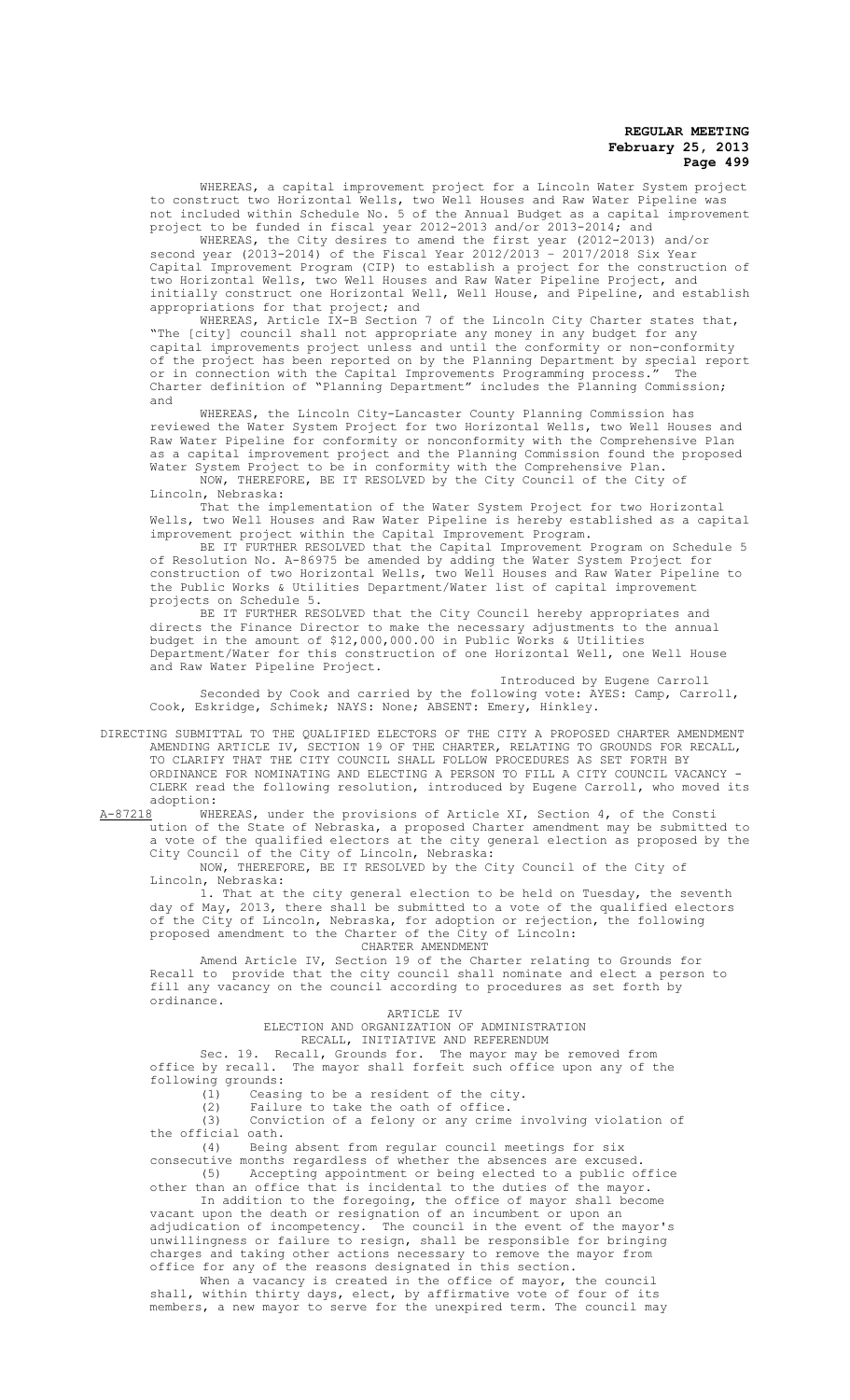select the new mayor from among its members or from among the electors of the city having the qualifications for the office.

Any council member may be removed from office by recall. A council member shall forfeit such office upon any of the following

grounds: Ceasing to be a resident of the city, and in the case of a district council member, ceasing to be a resident of the district from which such person was elected; provided, that this subsection shall not apply in the case of cessation of residency in the district solely by virtue of redistricting.<br>(2) Failure to

(2) Failure to take the oath of office.<br>(3) Conviction of a felony or any crime

Conviction of a felony or any crime involving violation of the official oath.

(4) Being absent from regular council meetings for two consecutive calendar months without being excused by the council.<br>(5) Being absent from regular council meetings for six

Being absent from regular council meetings for six consecutive months regardless of whether the absences are excused.

(6) Accepting appointment or being elected to a public office other than an unpaid office that is incidental to the duties of council member or on which such person serves with council approval.

In addition to the foregoing, the office of council member shall become vacant upon the death or resignation of an incumbent or upon an adjudication of incompetency. The council shall be the judge of the qualifications of its The council shall be the judge of the qualifications of its members and shall be responsible for removing by resolution a council member from office for any of the reasons designated in this section.

When a vacancy is created in the office of council member, nominations may be made by any council member, and the council shall elect, by affirmative vote of four of its members, a person having the qualifications for the office of council member, to fill the vacancy until a successor has been duly elected and qualified. The council shall follow nomination and election procedures,<br>time limits, and any other election-related details as set forth by city time limits, and any other election-related details as set forth by ordinance. If the unexpired term of office continues for two years from the time of the next general city election, and if the vacancy shall occur more than twenty days prior to the next city primary election, a successor shall be elected to serve for the remainder of the unexpired term.

Said amendment shall be submitted to the qualified electors as a Charter amendment of Article IV, Section 19 on the ballot and shall be printed on said ballot in the following form:

"VACANCY ON CITY COUNCIL

CHARTER AMENDMENT -- AMEND ARTICLE IV, SECTION 19 OF THE CHARTER TO CLARIFY THAT THE CITY COUNCIL SHALL FOLLOW PROCEDURES AS SET FORTH BY ORDINANCE FOR NOMINATING AND ELECTING A PERSON TO FILL A COUNCIL VACANCY. SHALL ARTICLE IV, SECTION 19 OF THE CHARTER OF THE CITY OF LINCOLN

BE AMENDED TO CLARIFY THAT THE CITY COUNCIL SHALL FOLLOW PROCEDURES AS SET FORTH BY ORDINANCE FOR NOMINATING AND ELECTING A PERSON TO FILL A COUNCIL VACANCY?

VOTE FOR or AGAINST

 $\square$  I vote FOR the proposed amendment.

 $\square$  I vote AGAINST the proposed amendment."

2. That the City Clerk of the City of Lincoln is hereby directed to publish with her official certification, three times, and a week apart, the full text of the proposed amendments to be voted upon, as required by law, all as required by the Constitution of the State of Nebraska.

3. That the Mayor be and hereby is directed to proclaim and give notice that at the general election to be held in the City of Lincoln, Nebraska, on Tuesday, the seventh day of May, 2013, there will be submitted to the qualified electors of the City of Lincoln, Nebraska, for adoption or rejection, the proposition set forth in Section 1 hereof, and the City Clerk is directed to publish the said proclamation as provided by law.

4. That the City Clerk of the City of Lincoln is further directed to notify the Election Commissioner of Lancaster County of the submission of this proposition, and to procure the necessary ballots and make all other necessary arrangements for the same.

Introduced by Eugene Carroll

Seconded by Cook and carried by the following vote: AYES: Camp, Carroll, Cook, Eskridge, Schimek; NAYS: None; ABSENT: Emery, Hinkley.

DIRECTING SUBMITTAL TO THE QUALIFIED ELECTORS OF THE CITY A PROPOSED CHARTER AMENDMENT AMENDING ARTICLE VII, SECTION 5 OF THE CHARTER, RELATING TO CONTRACTS AND PURCHASES, TO PROHIBIT THE MAYOR, COUNCIL MEMBERS AND CITY DEPARTMENT HEADS FROM ENTERING INTO OR HAVING CONTRACTS WITH THE CITY, TO HARMONIZE PROCEDURES FOR VOIDING CONTRACTS WITH STATE LAW, AND TO GENDER NEUTRALIZE EXISTING LANGUAGE - PRIOR to reading:

CAMP Moved to place Bill No. 13R-45 on Indefinite Pending.

The Motion failed due to lack of a Second. CAMP Moved MTA #1 to amend Bill No. 13R-45 to included all City employees and their families.

The Motion failed due to lack of a Second.

CAMP Moved MTA #2 to amend Bill No. 13R-45 to make an exception for members of a recognized minority class. The Motion failed due to lack of a Second.

CAMP Moved MTA #3 to amend Bill No. 13R-45 to make an exception for situations when it is deemed in the best interest of the community to waive the prohibition of the Mayor, Council Members and City Department Heads. The Motion failed due to lack of a Second.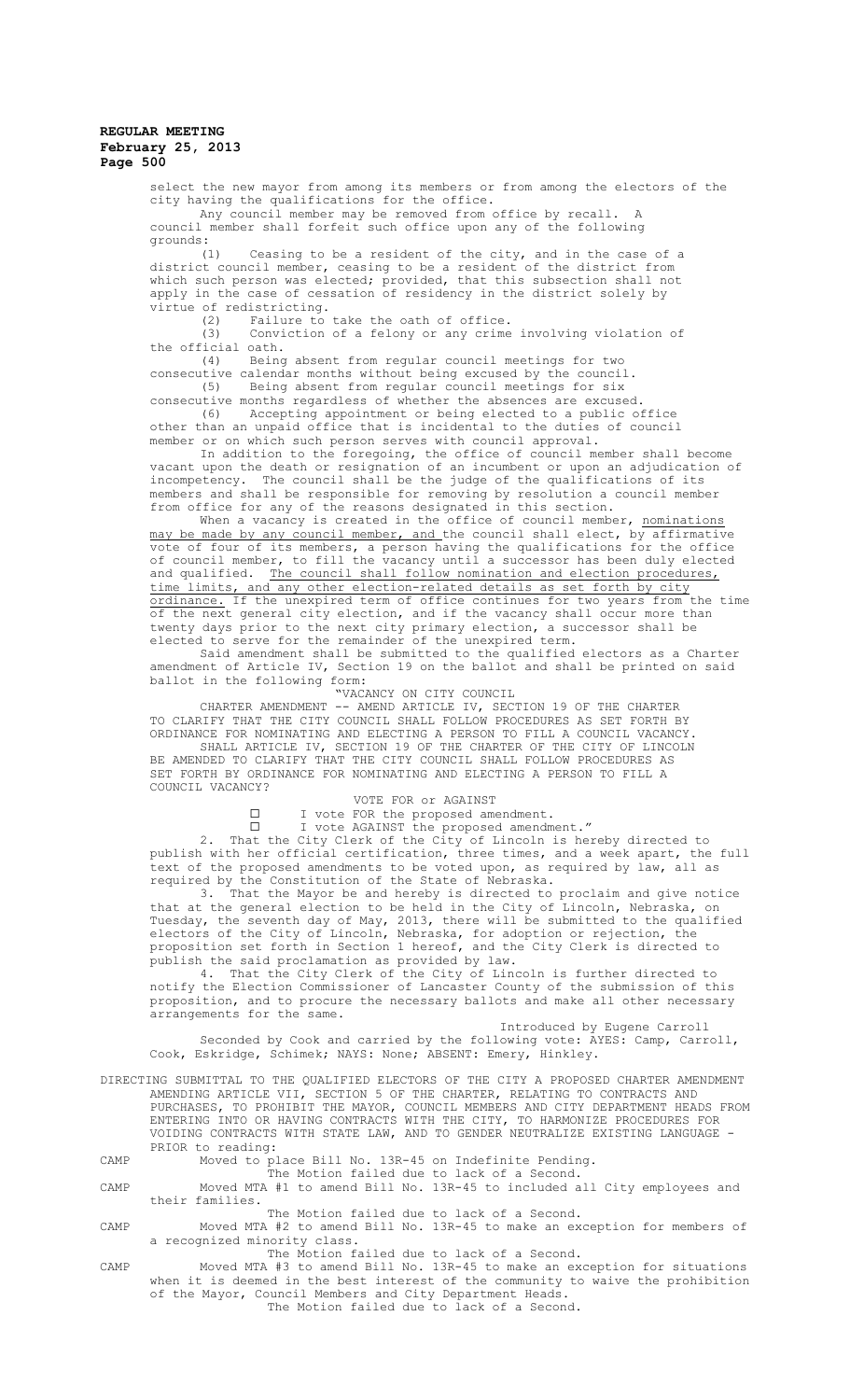| CAMP | Moved MTA #4 to amend Bill No. 13R-45 to make an exception in situations<br>when the least impact to the environment could be provided by a member of the<br>prohibited class covered by this resolution. |
|------|-----------------------------------------------------------------------------------------------------------------------------------------------------------------------------------------------------------|
|      | The Motion failed due to lack of a Second.                                                                                                                                                                |
| CAMP | Moved MTA #5 to amend Bill No. 13R-45 to make an exception if the                                                                                                                                         |
|      | exclusion of the prohibited individuals leaves only a single local entity to<br>compete for bids.                                                                                                         |
|      | The Motion failed due to lack of a Second.                                                                                                                                                                |
|      |                                                                                                                                                                                                           |
| CAMP | Moved MTA #6 to amend Bill No. 13R-45 to prohibit City employees from                                                                                                                                     |
|      | serving on boards of other entities which determine how tax dollars of the City                                                                                                                           |
|      | are spent for salaries.                                                                                                                                                                                   |
|      | The Motion failed due to lack of a Second.                                                                                                                                                                |
| CAMP | Moved MTA #7 to amend Bill No. 13R-45 stating that in lieu of the                                                                                                                                         |
|      | prohibition of certain individuals from entering into contracts, a 5 member,                                                                                                                              |
|      | neutral committee will be created and empowered to review questions of                                                                                                                                    |
|      | performance of a contract.                                                                                                                                                                                |
|      | The Motion failed due to lack of a Second.                                                                                                                                                                |
|      |                                                                                                                                                                                                           |

CAMP Moved to Delay Bill No. 13R-45 in order to clarify definitions. The Motion failed due to lack of a Second.

CLERK Read the following resolution, introduced by Eugene Carroll, who moved its adoption:<br>A-87219 WHEREAS

WHEREAS, under the provisions of Article XI, Section 4, of the Constitution of the State of Nebraska, a proposed Charter amendment may be

submitted to a vote of the qualified electors at the city general election as proposed by the City Council of the City of Lincoln, Nebraska: NOW, THEREFORE, BE IT RESOLVED by the City Council of the City of

Lincoln, Nebraska:

1. That at the city general election to be held on Tuesday, the 7th day of May, 2013, there shall be submitted to a vote of the qualified electors of the City of Lincoln, Nebraska, for adoption or rejection, the following proposed amendment to the Charter of the City of Lincoln: CHARTER AMENDMENT

Amend Article VII, Section 5 of the Charter relating to conflicts of interests in city contracts to prohibit the mayor and council members and city department directors from entering into or having contracts with the city in any amount; to harmonize procedures for voiding contracts with state law; and to gender-neutralize the existing language.

# ARTICLE VII

CONTRACTS AND PURCHASES

Sec. 5. No Officer Interested in City Contract - Conflict of Interest.

A council member or the mayor or any city department director shall not have a significant financial interest in any contract or other business dealing with the city. This section shall not apply to officials in office on June 7, 2013, for interests that existed prior to that date, except that all such interests of those officials shall be disclosed by filing a sworn disclosure statement, and he or she shall refrain from voting upon or otherwise participating in the administration of the contract in which he or she has a financial interest.

If any councilman, the mayor or officer or any employee of the city not described in the prior paragraph of this section has a significant financial interest, direct or indirect or by reason of ownership of stock, in any contract or other business dealings with the city, or in any action of the city government relating to the public or private development of land, or if any member of any city board or commission has a significant financial interest, direct or indirect or by reason of ownership of stock, in any matter before the body on which he that person serves, <del>he then that</del> person shall declare that interest by filing a sworn disclosure statement and shall refrain from voting upon or otherwise participating in the making of the contract or the taking of the action, in which he or she has a financial interest.

Procedures for the making and filing of declarations of financial interest shall be established by ordinance.

Any officer or employee designated in this section who willfully violates the requirements of this section shall forfeit her or his office or position and shall be guilty of a misdemeanor, punishable by a fine not to exceed \$100 or by imprisonment for not to exceed six months. Any violation of this section with the actual knowledge of any person or corporation contracting with the city shall render the unfulfilled portion of the contract voidable by the council a court of competent jurisdiction.

No officer or employee of the city shall receive any pay from the city other than his <u>or her</u> salary. The council shall not appropriate or pay any money or other valuable thing to any person not an officer or employee for the performance of any act, service, or duty, the performance of which is within the proper scope of the duties of an officer or employee of the city, unless the same is specially appropriated and ordered by majority vote of the council.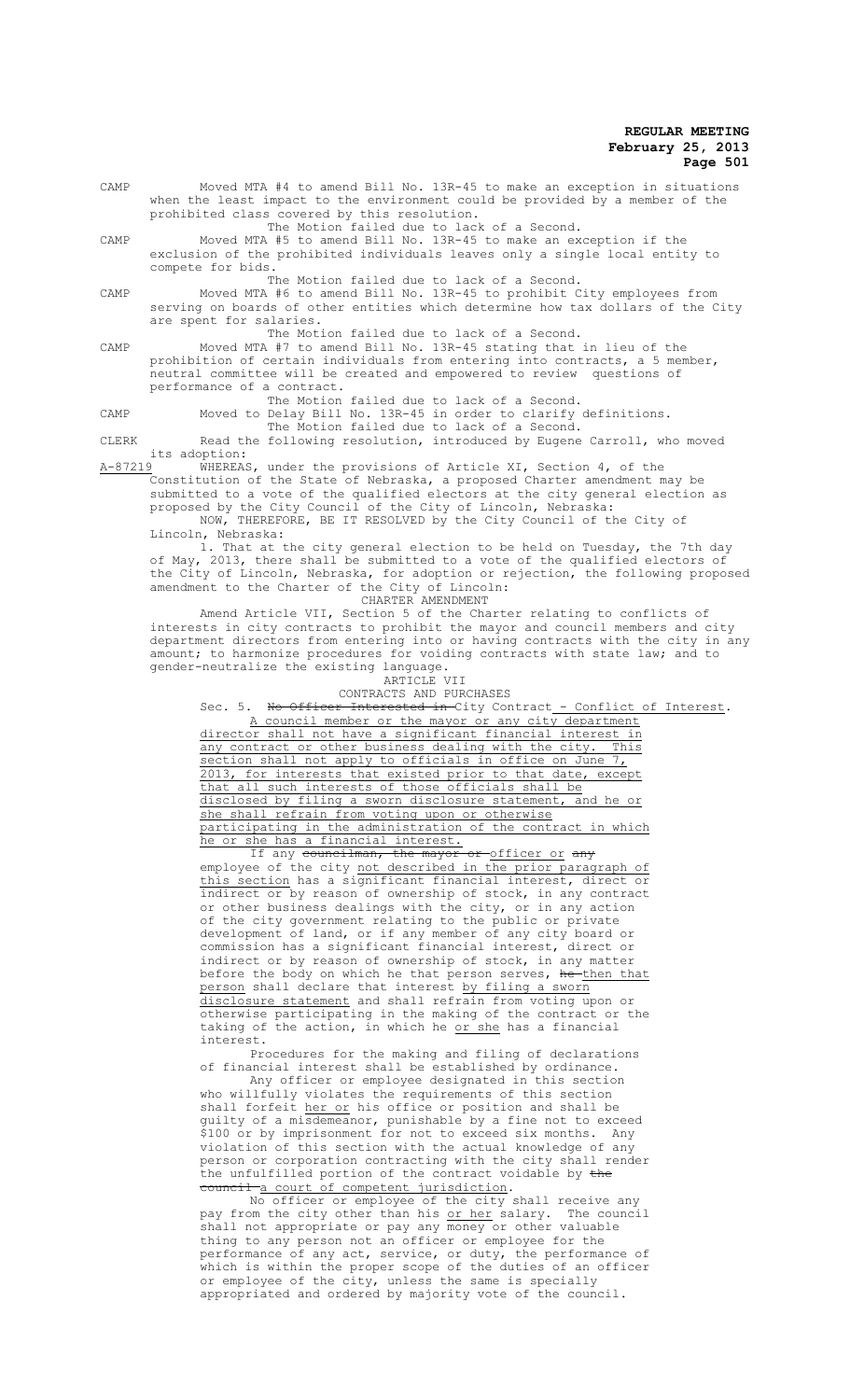Said amendment shall be submitted to the qualified electors as a Charter amendment of Article VII, Section 5 on the ballot and shall be printed on said ballot in the following form:

"CONFLICTS OF INTEREST IN CITY CONTRACTS

CHARTER AMENDMENT -- AMEND ARTICLE VII, SECTION 5 OF THE CHARTER TO PROHIBIT THE MAYOR AND COUNCIL MEMBERS AND CITY DEPARTMENT DIRECTORS FROM ENTERING INTO OR HAVING CONTRACTS WITH THE CITY; TO HARMONIZE PROCEDURES FOR VOIDING CONTRACTS WITH STATE LAW, AND TO GENDER-NEUTRALIZE THE EXISTING LANGUAGE.

SHALL ARTICLE VII, SECTION 5 OF THE CHARTER OF THE CITY OF LINCOLN BE AMENDED TO PROHIBIT THE MAYOR AND COUNCIL MEMBERS AND CITY DEPARTMENT DIRECTORS FROM ENTERING INTO OR HAVING CONTRACTS WITH THE CITY; TO HARMONIZE PROCEDURES FOR VOIDING CONTRACTS WITH STATE LAW; AND TO GENDER-NEUTRALIZE THE EXISTING LANGUAGE?

- VOTE FOR or AGAINST
- I vote FOR the proposed amendment.
- I vote AGAINST the proposed amendment."

2. That the City Clerk of the City of Lincoln is hereby directed to publish with her official certification, three times, and a week apart, the full text of the proposed amendments to be voted upon, as required by law, all as required by the Constitution of the State of Nebraska.

3. That the Mayor be and hereby is directed to proclaim and give notice that at the city general election to be held in the City of Lincoln, Nebraska, on Tuesday, the 7th day of May, 2013, there will be submitted to the qualified electors of the City of Lincoln, Nebraska, for adoption or rejection, the proposition set forth in Section 1 hereof, and the City Clerk is directed to publish the said proclamation as provided by law.

4. That the City Clerk of the City of Lincoln is further directed to notify the Election Commissioner of Lancaster County of the submission of this proposition and to procure the necessary ballots and make all other necessary .<br>arrangements for the same.

Introduced by Eugene Carroll Seconded and Carroll and carried by the following vote: AYES: Carroll, Cook, Eskridge, Schimek, NAYS: Camp; ABSENT: Emery, Hinkley.

## **ORDINANCE - 3RD READING & RELATED RESOLUTIONS (as required)**

AMENDING THE PAY SCHEDULE FOR A CERTAIN EMPLOYEE GROUP WHOSE CLASSIFICATIONS ARE ASSIGNED TO THE PAY RANGE WHICH IS PREFIXED BY THE LETTER "M" BY CREATING THE CLASSIFICATION OF "PUBLIC WORKS AND UTILITIES ASSISTANT DIRECTOR" (2/11/14 - ACTION DELAYED 2 WKS TO 2/25/13) (REQUEST TO CON'T ACTION ONE WEEK TO 03/04/13)- PRIOR to reading:

COOK Moved to Delay Action on Bill No. 13-7 one week to March 4, 2013. Seconded by Schimek & carried by the following vote: AYES: Camp, Carroll,

Cook, Eskridge, Schimek; NAYS: None; ABSENT: Emery, Hinkley. CLERK Read an ordinance, introduced by DiAnna Schimek, amending Section 1 of Ordinance No. 19776 passed September 17, 2012, relating to the pay schedules of employees whose classifications are assigned to the pay range which is prefixed by the letter "M," by creating the job classification of "Public Works and Utilities Assistant Director", the third time.

APPROVING A SUBLEASE AGREEMENT BETWEEN THE CITY OF LINCOLN AND GOODWILL INDUSTRIES FOR THE SUBLEASE OF OFFICE SPACE LOCATED AT 1010 N STREET TO PROVIDE JOB TRAINING AND EMPLOYMENT SERVICES UNDER THE WORKFORCE INVESTMENT ACT FOR A TERM OF JANUARY 1, 2013 THROUGH DECEMBER 31, 2014 - CLERK read an ordinance, introduced by Jon Camp, accepting and approving a Sublease Agreement between the City of Lincoln, Nebraska and Goodwill Industries for the sublease of space at 1010 N Street, Lincoln, Lancaster County, Nebraska for a term of January 1, 2013 through December 31, 2014 whereby the City of Lincoln is subleasing space to Goodwill Industries to provide job training and employment services under the Workforce Investment Act, the third time.

CAMP Moved to pass the ordinance as read.

Seconded by Carroll and carried by the following vote: AYES: Camp, Carroll, Cook, Eskridge, Schimek; NAYS: None; ABSENT: Emery, Hinkley. The ordinance, being numbered **#19831**, is recorded in Ordinance Book #28, Page .

APPROVING A SUBLEASE AGREEMENT BETWEEN THE CITY AND NEBRASKA DAS/STATE BUILDING DIVISION ON BEHALF OF THE DEPARTMENT OF LABOR FOR THE SUBLEASE OF OFFICE SPACE LOCATED AT 1010 N STREET, TO PROVIDE JOB TRAINING AND EMPLOYMENT SERVICES UNDER THE WORKFORCE INVESTMENT ACT FOR A TERM OF JANUARY 1, 2013 THROUGH DECEMBER 31, 2013 - CLERK read an ordinance, introduced by Jon Camp, accepting and approving a Sublease Agreement between the City of Lincoln and DAS/State Building Division, on behalf of the Nebraska Department of Labor, for the sublease of space at 1010 N Street, Lincoln, Lancaster County, Nebraska for a term of January 1, 2013 through December 31, 2013 whereby the City of Lincoln is subleasing space to the Nebraska Department of Labor to provide job training and employment services under the Workforce Investment Act, the third time. CAMP Moved to pass the ordinance as read.

Seconded by Carroll and carried by the following vote: AYES: Camp, Carroll, Cook, Eskridge, Schimek; NAYS: None; ABSENT: Emery, Hinkley. The ordinance, being numbered **#19832**, is recorded in Ordinance Book #28, Page .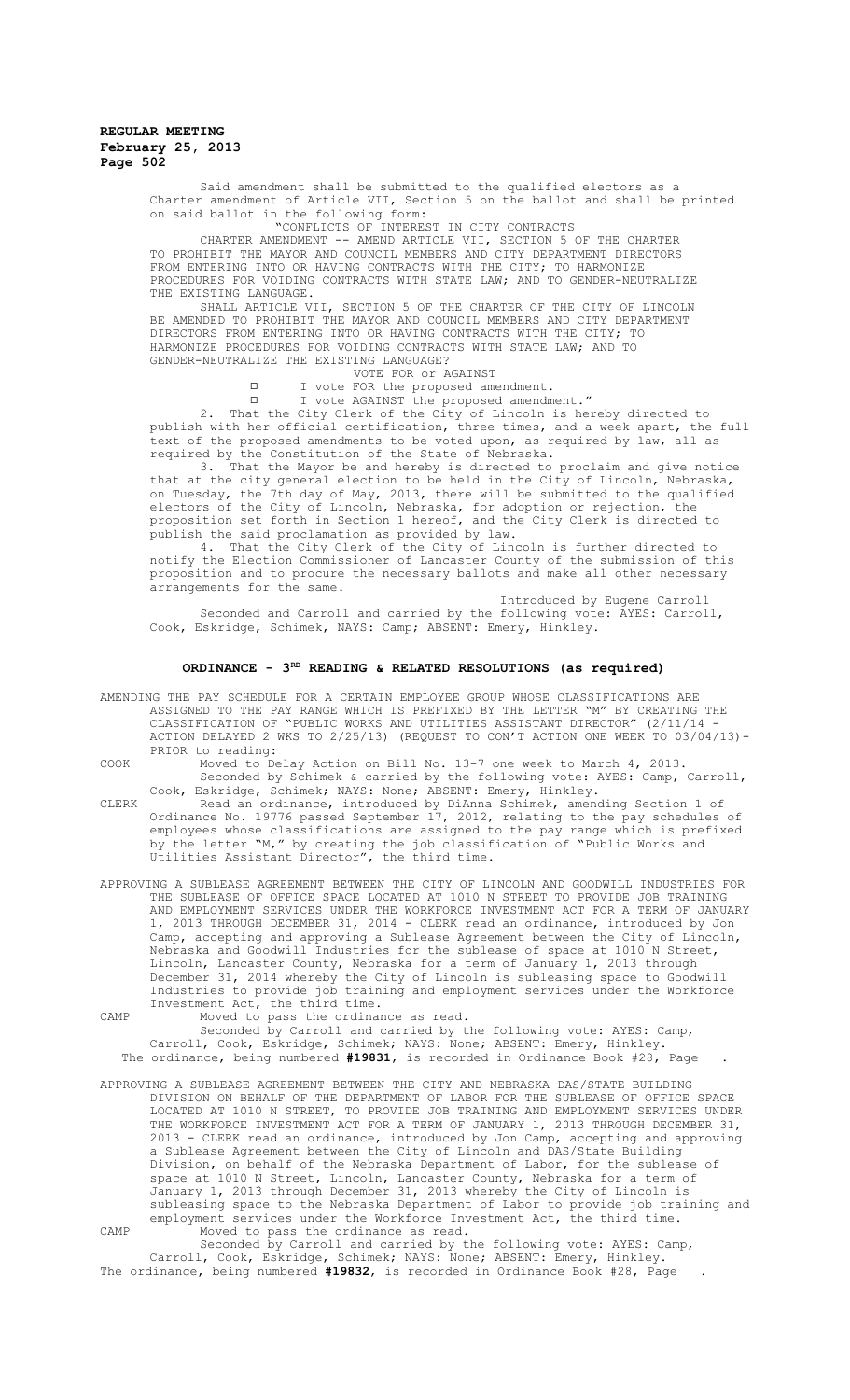APPROVING A GROUND LEASE BETWEEN THE CITY OF LINCOLN AND ACTIVE LIVING CENTER CONDOMINIUM ASSOCIATION FOR THE LEASE OF THE ACTIVE LIVING CENTER AT 250 N. 21ST STREET FOR A 30 YEAR TERM. (RELATED ITEMS: 13-9, 13-21) (ACTION DATE: 2/25) CLERK read an ordinance, introduced by Jon Camp, accepting and approving a Ground Lease between the City of Lincoln and the Active Living Center Condominium Association for the lease of real property generally located at 250 North 21st Street, Lincoln, Nebraska, for use for the Active Living Center Building consisting of three condominium units for a period of 30 years, the third time.

CAMP Moved to pass the ordinance as read.

Seconded by Carroll and carried by the following vote: AYES: Camp, Carroll, Cook, Eskridge, Schimek; NAYS: None; ABSENT: Emery, Hinkley. The ordinance, being numbered **#19833**, is recorded in Ordinance Book #28, Page .

APPROVING THE CONVEYANCE BY QUITCLAIM DEED OF UNIT 3 OF THE ACTIVE LIVING CENTER FROM THE CITY OF LINCOLN TO THE NEBRASKA TRAILS FOUNDATION ON PROPERTY LOCATED AT 250 N. 21ST STREET, SUITE 3. (RELATED ITEMS: 13-9, 13-21) (ACTION DATE: 2/25) - CLERK read an ordinance, introduced by Jon Camp, that pursuant to the Memorandum of Understanding authorized by Executive Order No. 84336 between the City of Lincoln, the Community Health Endowment and the Nebraska Trails Foundation Inc., to accomplish the construction and operation of a mixed use building known as the Active Living Center, generally located at 21st and Q Streets, the transfer of Unit 3 of the Active Living Center Condominium to Nebraska Trails Foundation Inc. is hereby authorized and approved and the Mayor is authorized to execute the Quitclaim Deed attached hereto for such transfer on behalf of the City of Lincoln, the third time.

CAMP Moved to pass the ordinance as read.

Seconded by Carroll and carried by the following vote: AYES: Carroll, Cook, Eskridge, Schimek; NAYS: Camp; ABSENT: Emery, Hinkley. The ordinance, being numbered **#19834**, is recorded in Ordinance Book #28, Page .

COMP. PLAN CONFORMANCE 12024 – APPROVING AN AMENDMENT TO THE ANTELOPE VALLEY REDEVELOPMENT PLAN TO ADD "THE WRAP PROJECT" FOR APPROXIMATELY 160 DWELLING UNITS AND A 1,600 STALL PARKING GARAGE ON PROPERTY GENERALLY LOCATED BETWEEN Q STREET, R STREET, N. 18TH STREET AND N. ANTELOPE VALLEY PARKWAY. (RELATED ITEMS: 13R-33, 13-15, 13-16) (ACTION DATE: 2/25/13)) - CLERK read the following resolution, introduced Jon Camp, who moved its adoption:

A-87220 WHEREAS, the City Council on July 21, 2003, adopted Resolution No. A-2222 finding an area generally bounded by C Street on the south, 17th Street on the west, the Burlington Northern Railroad on the north, and 28th Street on the east (comprising parts of the Near South, Woods Park, Malone, Clinton, Hawley, Hartley, and Downtown neighborhoods), and an area generally bounded by the Burlington Railroad on the south, Interstate 180 on the west, Salt Creek on the north, and 14th Street on the east (comprising the North Bottoms neighborhood) to be blighted and substandard as defined in the Nebraska Community Development Law (Neb. Rev. Stat. § 18-2101, et seq. as amended) and in need of redevelopment; and

WHEREAS, the City Council has previously adopted the Antelope Valley Redevelopment Plan and amendments thereto (hereinafter the "Antelope Valley Redevelopment Plan" or "Plan") including plans for various redevelopment projects within said blighted and substandard area in accordance with the requirements and procedures of the Nebraska Community Development Law; and now desires to modify said plan by establishing the "The Wrap Project" for construction of 160 dwelling units and a 1,600 stall parking garage on property generally located between Q Street, R Street, North 18th Street and North Antelope Valley Parkway; and

WHEREAS, the Director of the Urban Development Department has filed with the City Clerk modifications to the Redevelopment Plan contained in the document entitled "Proposed Amendments to the Antelope Valley Redevelopment Plan (The Wrap Project)" which is attached hereto, marked as Attachment "A", and made a part hereof by reference, and has reviewed said plan and has found that it meets the conditions set forth in Neb. Rev. Stat. § 18-2113 (Reissue 2007); and

WHEREAS, on January 11, 2013, a notice of public hearing was mailed postage prepaid to all registered neighborhood associations located in whole or in part within one mile radius of the area to be redeveloped setting forth the time, date, place and purpose of the public hearing to be held on January 23, 2013 before the Lincoln City - Lancaster County Planning Commission regarding the proposed Wrap Redevelopment Project, a copy of said notice and list of said registered neighborhood associations having been attached hereto as Attachment "B" and "C" respectively; and

WHEREAS, on January 25, 2013 a notice of public hearing was mailed postage prepaid to the foregoing registered neighborhood associations setting forth the time, date, place, and purpose of the public hearing before the City Council to be held on February 11, 2013 regarding the proposed Wrap Redevelopment Project, a copy of said notice having been attached hereto as Attachment "D"; and

WHEREAS, on January 25, 2013 and February 1, 2013 a Notice of Public Hearing was published in the Lincoln Journal Star newspaper, setting the time, date, place and purpose of the public hearing to be held on February 11, 2013 regarding the proposed Wrap Redevelopment Project for said blighted and substandard area, a copy of such notice having been attached hereto and marked as Attachment "E"; and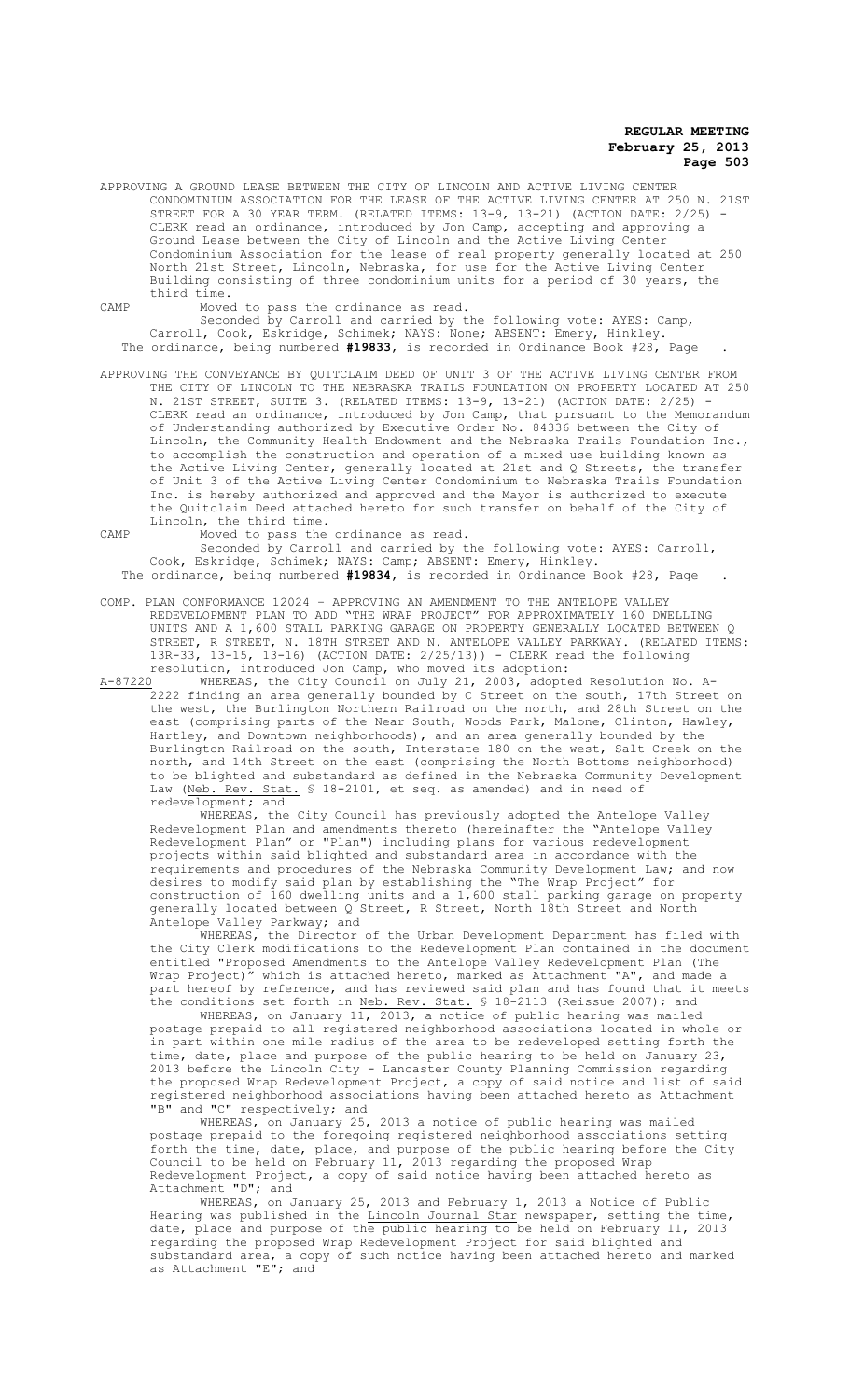WHEREAS, said proposed Amendments to the Antelope Valley Redevelopment Plan to add The Wrap Redevelopment Project have been submitted to the Lincoln-Lancaster County Planning Commission for review and recommendations, and said Planning Commission on January 15, 2013 found the Plan Amendments to be in conformance with the Comprehensive Plan and recommended approval thereof; and

WHEREAS, on February 11, 2013 in the City Council chambers of the County-City Building, 555 South 10th Street, Lincoln, Nebraska, the City Council held a public hearing relating to the proposed modifications to the Redevelopment Plan and all interested parties were afforded at such public hearing a reasonable opportunity to express their views respecting said proposed modifications to the redevelopment plan; and

WHEREAS, the City Council has duly considered all statements made and materials submitted relating to said proposed modifications to the redevelopment plan.

NOW, THEREFORE, IT IS FOUND AND DETERMINED by the City Council of the City of Lincoln, Nebraska as follows:

1. That The Wrap Redevelopment Project is described in sufficient detail and is designed with the general purpose of accomplishing a coordinated, adjusted and harmonious development of the City and its environs which will promote the general health, safety and welfare, sound design and arrangement, the wise and efficient expenditure of public funds, and the prevention of the recurrence of unsanitary or unsafe dwelling accommodations or conditions of blight.<br> $\frac{2}{3}$ .

That incorporating The Wrap Redevelopment Project into the Redevelopment Plan is feasible and in conformity with the general plan for the development of the City of Lincoln as a whole and said Plan is in conformity with the legislative declarations and determinations set forth in the Community Development Law.<br>3.

That the substandard and blighted conditions in The Wrap Redevelopment Project Area are beyond remedy and control solely by regulatory process and the exercise of police power and cannot be dealt with effectively by the ordinary operations or private enterprise without the aids provided by the Community Development law, specifically including Tax Increment Financing.

4. That elimination of said substandard and blighted conditions under the authority of the Community Development Law is found to be a public purpose and in the public interest.

5. That The Wrap Redevelopment Project would not be economically feasible without the use of tax-increment financing.

6. That the costs and benefits of the redevelopment activities, including costs and benefits to other affected political subdivisions, the economy of the community, and the demand for public and private services have been analyzed by the City Council as the governing body for the City of Lincoln and have been found to be in the long-term best interest of the City of Lincoln. NOW, THEREFORE, BE IT RESOLVED by the City Council of the City of

Lincoln, Nebraska: 1. That the document entitled "Proposed Amendments to the Antelope

Valley Redevelopment Plan for The Wrap Redevelopment Project" attached hereto as Attachment "A", establishing and adding The Wrap Redevelopment Project to the Antelope Valley Redevelopment Plan (to be listed as Project M), is hereby accepted and approved by the City Council as the governing body for the City of Lincoln.<br>2.

That the Urban Development Director, or his authorized representative, is hereby authorized and directed to take all steps necessary to implement the provisions of said Redevelopment Plan as they relate to the abovedescribed modifications.

3. That the Redevelopment Project Area for The Wrap Redevelopment Project as described and depicted in the Plan Amendments is the Redevelopment Project Area comprising the property to be included in the area subject to the tax increment provision authorized in the Nebraska Community Development Law.

4. That the Finance Director is hereby authorized and directed to cause to be drafted and submitted to the City Council any appropriate ordinances and documents needed for the authorization to provide necessary funds including Community Improvement Financing in accordance with the Community Development Law to finance related necessary and appropriate public acquisitions, improvements and other activities set forth in said Plan Amendment to the Antelope Valley Redevelopment Plan.

Introduced by Jon Camp Seconded by Carroll and carried by the following vote: AYES: Carroll, Cook, Eskridge, Schimek; NAYS: Camp; ABSENT: Emery, Hinkley.

COMP. PLAN CONFORMANCE 12023 - DECLARING APPROXIMATELY 0.20 ACRES OF PROPERTY GENERALLY LOCATED AT THE NORTHEAST CORNER OF N. 18TH STREET AND Q STREET AS SURPLUS PROPERTY. (RELATED ITEMS: 13R-33, 13-15, 13-16) (ACTION DATE: 2/25/13) CLERK read an ordinance, introduced by Jon Camp, declaring approximately 0.20 acres of city owned property generally located at the northeast corner of North 18th Street and Q Street as surplus, the third time. CAMP Moved to pass the ordinance as read.

Seconded by Carroll and carried by the following vote: AYES: Camp, Carroll, Cook, Eskridge, Schimek; NAYS: None; ABSENT: Emery, Hinkley. The ordinance, being numbered **#19835**, is recorded in Ordinance Book #28, Page .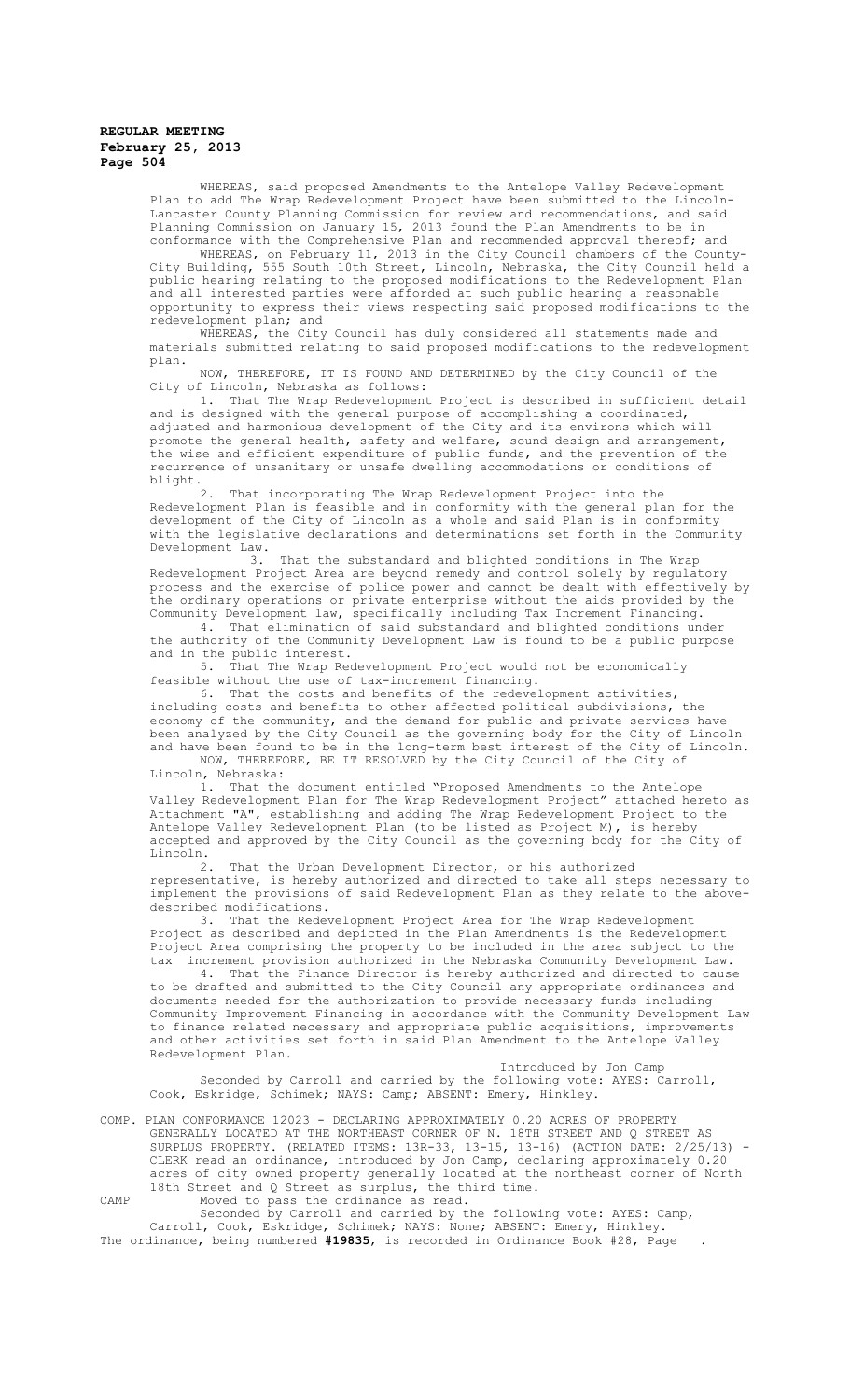VACATION NO. 12011 – VACATING NORTH 18TH STREET BETWEEN Q AND R STREET; THE NORTH 4 FEET OF Q STREET BETWEEN NORTH 18TH STREET AND N. ANTELOPE VALLEY PARKWAY; AND THE SOUTH 4 FEET OF R STREET BETWEEN NORTH 18TH STREET AND N. ANTELOPE VALLEY PARKWAY. (RELATED ITEMS: 13R-33, 13-15, 13-16) (ACTION DATE: 2/25/13) - PRIOR to

reading:<br>CARROLL M y.<br>Moved to Amend Bill No. 13-16 by accepting the substitute ordinances attached as Bill No. 13-16A and 13-16B.

Seconded by Cook and carried by the following vote: AYES: Camp, Carroll, Cook, Eskridge, Schimek; NAYS: None; ABSENT: Emery, Hinkley.

CLERK Read an ordinance, introduced by Jon Camp, vacating North 18th Street between Q & R Streets and retaining title thereto in the City of Lincoln, Lancaster County, Nebraska, the third time.

CARROLL Moved to Pass Substitute Bill No. 13-16A as read.

Seconded by Schimek and carried by the following vote: AYES: Camp, Carroll, Cook, Eskridge, Schimek; NAYS: None; ABSENT: Emery, Hinkley. The ordinance, being numbered **#19836**, is recorded in Ordinance Book #28, Page .

CARROLL Moved to place Substitute Bill No. 13-16B on Indefinite Pending. Seconded by Schimek and carried by the following vote: AYES: Camp, Carroll, Cook, Eskridge, Schimek; NAYS: None; ABSENT: Emery, Hinkley.

CHANGE OF ZONE 12037 – APPLICATION OF THE PLANNING DIRECTOR FOR A CHANGE OF ZONE FROM P PUBLIC USE DISTRICT TO B-4 LINCOLN CENTER BUSINESS DISTRICT AND I-1 INDUSTRIAL DISTRICT; AND FROM B-4 LINCOLN CENTER BUSINESS DISTRICT, R-4 RESIDENTIAL DISTRICT, R-6 RESIDENTIAL DISTRICT, I-1 INDUSTRIAL DISTRICT AND H-3 HIGHWAY COMMERCIAL DISTRICT TO P PUBLIC USE DISTRICT, ON PROPERTY GENERALLY BOUNDED BY CORNHUSKER HIGHWAY TO P STREET AND NORTH 10TH STREET TO NORTH 23RD STREET - CLERK read an ordinance, introduced by Jon Camp, amending the Lincoln Zoning District Maps adopted and made a part of Title 27 of the Lincoln Municipal Code, pursuant to Section 27.05.020 of the Lincoln Municipal Code, by changing the boundaries of the districts established and shown thereon, the third time. CAMP Moved to pass the ordinance as read.

Seconded by Carroll and carried by the following vote: AYES: Camp, Carroll, Cook, Eskridge, Schimek; NAYS: None; ABSENT: Emery, Hinkley. The ordinance, being numbered **#19837**, is recorded in Ordinance Book #28, Page .

COMP. PLAN AMENDMENT 12003 – AMENDING THE 2040 LINCOLN-LANCASTER COUNTY COMPREHENSIVE PLAN BY CHANGING THE LAND USE DESIGNATION FROM RESIDENTIAL TO COMMERCIAL AND TO DESIGNATE A NEW COMMUNITY CENTER ON PROPERTY GENERALLY LOCATED AT NORTH 1ST STREET AND CORNHUSKER HIGHWAY. (RELATED ITEMS: 13R-34, 13R-35, 13R-36, 13-14) (ACTION DATE: 2/25/13)) - CLERK read the following resolution, introduced Jon Camp, who moved its adoption:

A-87221 WHEREAS, the Planning Director, on behalf of Countryside Mobile Home Park, has made application to amend the 2040 Lincoln-Lancaster County Comprehensive Plan to change the land use designation in the Lancaster County Future Land Use Plan and the Lincoln Area Future Land Use Plan from Residential to Commercial on approximately 27 acres of land generally located at North 1st Street and Cornhusker Highway, to designate the general area as a new community center and to make associated amendments to the Comprehensive Plan; and WHEREAS, the Lincoln City - Lancaster County Planning Commission has recommended approval of the requested amendment.

NOW, THEREFORE, BE IT RESOLVED by the City Council of the City of Lincoln, Nebraska that the 2040 Lincoln-Lancaster County Comprehensive Plan be and the same is hereby amended in the following manner:

Amend the Lancaster County Future Land Use Plan on pages 1.8 and 12.2, and the Lincoln Area Future Land Use Plan on pages 1.9 and 12.3 to reflect Commercial land use on approximately 27 acres of land generally located at North 1st Street and Cornhusker Highway as shown on Attachment "A".

2. Amend Map 5.1: Existing and Proposed Commercial Centers on page 5.6 to identify a new "Community Center" northeast of the intersection of North 1st Street and Cornhusker Highway as shown on Attachment "B".

BE IT FURTHER RESOLVED that all other maps, figures, and plans where the land use map is displayed and other references in said plan which may be affected by the above-specified amendment be, and they hereby are amended to conform with such specific amendments. Introduced by Jon Camp

Seconded by Carroll and carried by the following vote: AYES: Camp, Carroll, Cook, Eskridge, Schimek; NAYS: None; ABSENT: Emery, Hinkley.

COMP. PLAN CONFORMANCE 12020 – APPROVING THE 1ST AND CORNHUSKER REDEVELOPMENT PLAN CONSISTING OF AN ESTIMATED 78 ACRES COMPRISED OF MOBILE HOME RESIDENTIAL LAND USE, GENERALLY BOUNDED BY CORNHUSKER HIGHWAY, N. 4TH STREET, ADAMS STREET AND N. 1ST STREET. (RELATED ITEMS: 13R-34, 13R-35, 13R-36, 13-14) (ACTION DATE:  $2/25/13$ ) - PRIOR to reading:

SCHIMEK Stated, for the record, she is voting in support of this based on assurances that Council has been given that consideration will be given to the mobile home residents who are on this property now, should it be developed in the future.

CLERK Read the following resolution, introduced Jon Camp, who moved its adoption:

A-87222 WHEREAS, the City Council on October 19, 2012, adopted Resolution No. A-7072 finding an area generally bounded by Cornhusker Highway, North 4th Street, Adams Street and North 1st Street to be blighted and substandard as defined in the Nebraska Community Development Law (Neb.Rev. Stat. § 18-2101, et seq. as amended) and in need of redevelopment; and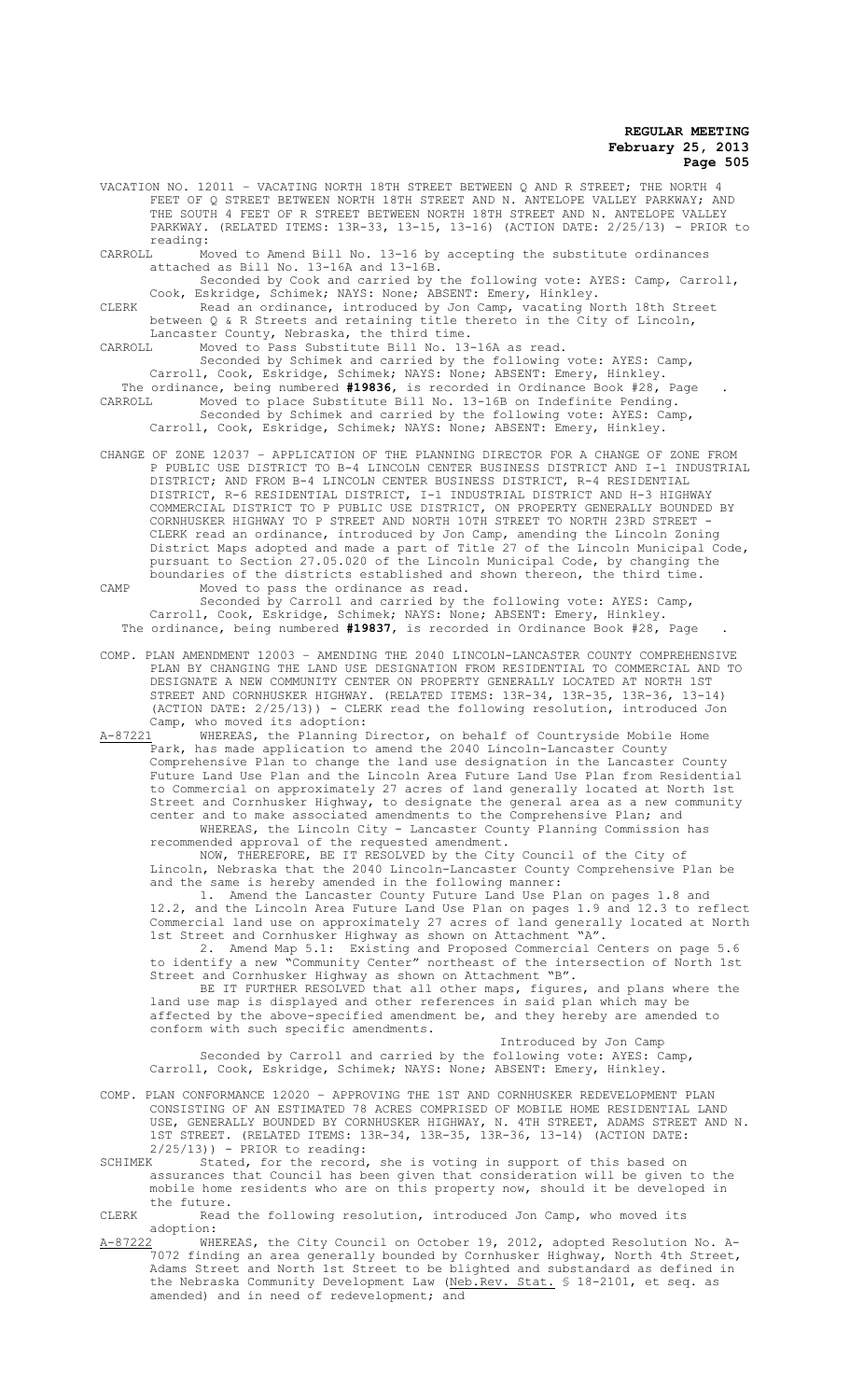WHEREAS, the Director of the Urban Development Department has filed with the City Clerk a Redevelopment Plan entitled "1st & Cornhusker Redevelopment Plan" which is attached hereto, marked as Attachment "A", and made a part hereof by reference, and has reviewed said plan and has found that it meets the conditions set forth in Neb. Rev. Stat. § 18-2113 (Reissue 2007); and

WHEREAS, on November 30, 2012, a notice of public hearing was mailed postage prepaid to all registered neighborhood associations located in whole or in part within one mile radius of the area to be redeveloped setting forth the time, date, place and purpose of the public hearing to be held on December 12, 2012 before the Lincoln City - Lancaster County Planning Commission regarding the proposed 1st & Cornhusker Redevelopment Plan, a copy of said notice and list of said registered neighborhood associations having been attached hereto as Attachment "B" and "C" respectively; and

WHEREAS, on January 25, 2013 a notice of public hearing was mailed postage prepaid to the foregoing registered neighborhood associations setting forth the time, date, place, and purpose of the public hearing before the City Council to be held on February 11, 2013, regarding the proposed 1st & Cornhusker Redevelopment Plan, a copy of said notice having been attached hereto as Attachment "D"; and

WHEREAS, on January 25, 2013 and February 1, 2013 a Notice of Public Hearing was published in the Lincoln Journal Star newspaper, setting the time, date, place and purpose of the public hearing to be held on February 11, 2013 regarding the proposed 1st & Cornhusker Redevelopment Plan for said blighted and substandard area, a copy of such notice having been attached hereto and marked as Attachment "E"; and

WHEREAS, said proposed 1st & Cornhusker Redevelopment Plan has been submitted to the Lincoln-Lancaster County Planning Commission for review and recommendations, and said Planning Commission on December 12, 2012 found the Plan Amendments to be in conformance with the Comprehensive Plan and recommended approval thereof; and

WHEREAS, on February 11, 2013 in the City Council chambers of the Countyity Building, 555 South 10th Street, Lincoln, Nebraska, the City Council held a public hearing relating to the proposed Redevelopment Plan and all interested parties were afforded at such public hearing a reasonable opportunity to express their views respecting said proposed modifications to the Redevelopment Plan; and

WHEREAS, the City Council has duly considered all statements made and materials submitted relating to said proposed Redevelopment Plan.

NOW, THEREFORE, IT IS FOUND AND DETERMINED by the City Council of the City of Lincoln, Nebraska as follows:

1. That the 1st & Cornhusker Redevelopment Plan is described in sufficient detail and is designed with the general purpose of accomplishing a coordinated, adjusted and harmonious development of the City and its environs which will promote the general health, safety and welfare, sound design and arrangement, the wise and efficient expenditure of public funds, and the prevention of the recurrence of unsanitary or unsafe dwelling accommodations or conditions of blight.

2. That the 1st & Cornhusker Redevelopment Plan is feasible and in conformity with the general plan for the development of the City of Lincoln as a whole and said Plan is in conformity with the legislative declarations and determinations set forth in the Community Development Law.

3. That the substandard and blighted conditions in the 1st & Cornhusker Redevelopment Plan Area are beyond remedy and control solely by regulatory process and the exercise of police power and cannot be dealt with effectively by the ordinary operations or private enterprise without the aids provided by the Community Development law, specifically including Tax Increment Financing.

4. That elimination of said substandard and blighted conditions under the authority of the Community Development Law is found to be a public purpose and in the public interest.<br>5. That the 1st  $\&$  Co

That the 1st & Cornhusker Redevelopment Plan would not be economically feasible without the use of tax-increment financing.

6. That the costs and benefits of the redevelopment activities, including costs and benefits to other affected political subdivisions, the economy of the community, and the demand for public and private services have been analyzed by the City Council as the governing body for the City of Lincoln and have been found to be in the long-term best interest of the City of Lincoln.

NOW, THEREFORE, BE IT RESOLVED by the City Council of the City of Lincoln, Nebraska:

1. That the document entitled "1st & Cornhusker Redevelopment Plan" attached hereto as Attachment "A", establishing the 1st & Cornhusker Redevelopment Plan, is hereby accepted and approved by the City Council as the governing body for the City of Lincoln.

2. WHEREAS, the City Council on October 19, 2012, adopted Resolution No. A-87072 finding an area generally bounded by Cornhusker Highway, North 4th Street, Adams Street and North 1st Street to be blighted and substandard as defined in the Nebraska Community Development Law (Neb.Rev. Stat. § 18-2101, et seq. as amended) and in need of redevelopment; and

WHEREAS, the Director of the Urban Development Department has filed with the City Clerk a Redevelopment Plan entitled "1st & Cornhusker Redevelopment Plan" which is attached hereto, marked as Attachment "A", and made a part hereof by reference, and has reviewed said plan and has found that it meets the conditions set forth in Neb. Rev. Stat. § 18-2113 (Reissue 2007); and

WHEREAS, on November 30, 2012, a notice of public hearing was mailed postage prepaid to all registered neighborhood associations located in whole or in part within one mile radius of the area to be redeveloped setting forth the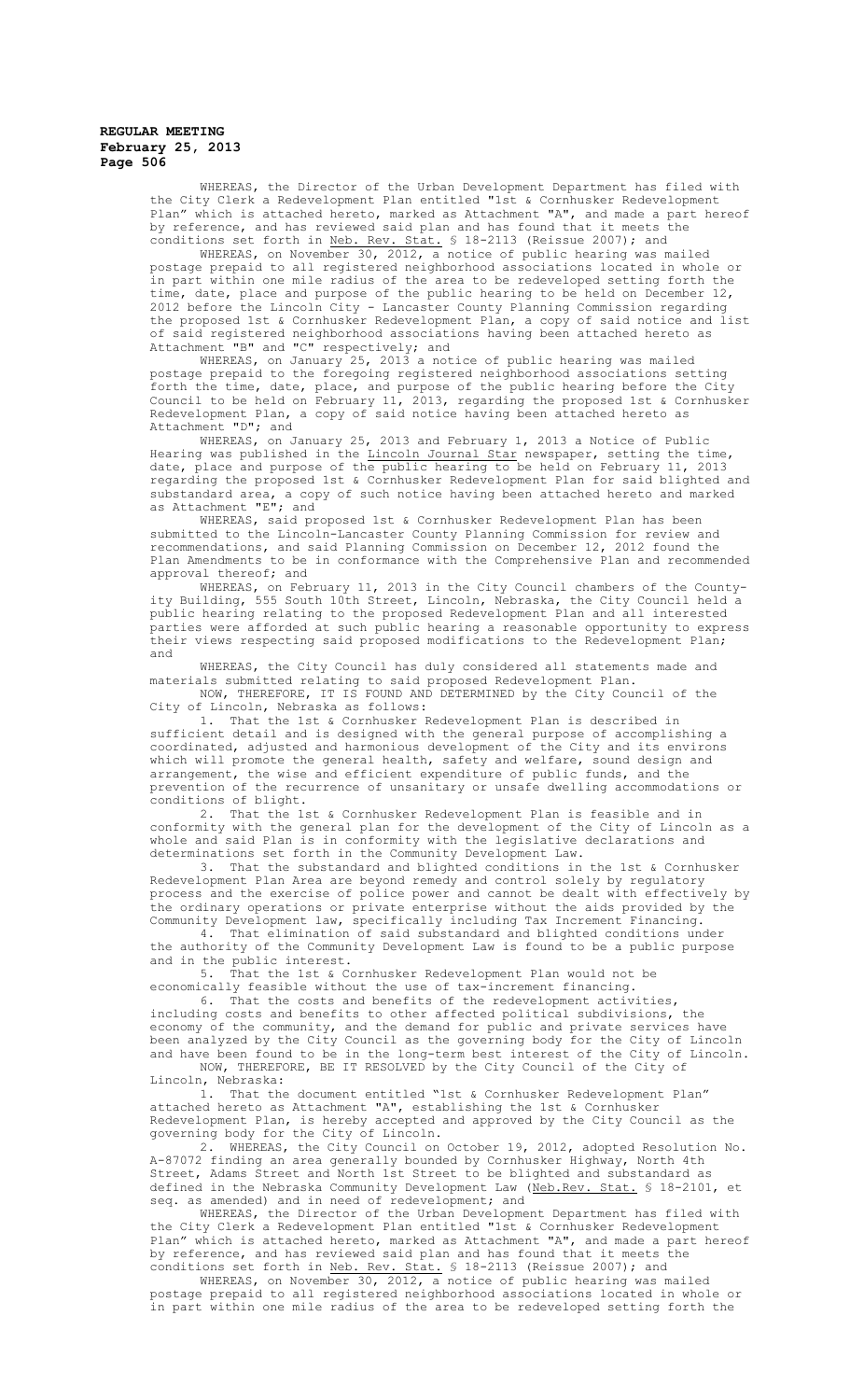time, date, place and purpose of the public hearing to be held on December 12, 2012 before the Lincoln City - Lancaster County Planning Commission regarding the proposed 1st & Cornhusker Redevelopment Plan, a copy of said notice and list of said registered neighborhood associations having been attached hereto as Attachment "B" and "C" respectively; and

postage prepaid to the foregoing registered neighborhood associations setting forth the time, date, place, and purpose of the public hearing before the City Council to be held on February 11, 2013, regarding the proposed 1st & Cornhusker Redevelopment Plan, a copy of said notice having been attached hereto as Attachment "D"; and

WHEREAS, on January 25, 2013 and February 1, 2013 a Notice of Public Hearing was published in the Lincoln Journal Star newspaper, setting the time, date, place and purpose of the public hearing to be held on February 11, 2013 regarding the proposed 1st & Cornhusker Redevelopment Plan for said blighted and substandard area, a copy of such notice having been attached hereto and marked as Attachment "E"; and

WHEREAS, said proposed 1st & Cornhusker Redevelopment Plan has been submitted to the Lincoln-Lancaster County Planning Commission for review and recommendations, and said Planning Commission on December 12, 2012 found the Plan Amendments to be in conformance with the Comprehensive Plan and recommended approval thereof; and

WHEREAS, on February 11, 2013 in the City Council chambers of the Countyity Building, 555 South 10th Street, Lincoln, Nebraska, the City Council held a public hearing relating to the proposed Redevelopment Plan and all interested parties were afforded at such public hearing a reasonable opportunity to express their views respecting said proposed modifications to the Redevelopment Plan; and

WHEREAS, the City Council has duly considered all statements made and materials submitted relating to said proposed Redevelopment Plan.

NOW, THEREFORE, IT IS FOUND AND DETERMINED by the City Council of the City of Lincoln, Nebraska as follows:

1. That the 1st & Cornhusker Redevelopment Plan is described in sufficient detail and is designed with the general purpose of accomplishing a coordinated, adjusted and harmonious development of the City and its environs which will promote the general health, safety and welfare, sound design and arrangement, the wise and efficient expenditure of public funds, and the prevention of the recurrence of unsanitary or unsafe dwelling accommodations or conditions of blight.

2. That the 1st & Cornhusker Redevelopment Plan is feasible and in conformity with the general plan for the development of the City of Lincoln as a whole and said Plan is in conformity with the legislative declarations and determinations set forth in the Community Development Law.

3. That the substandard and blighted conditions in the 1st & Cornhusker Redevelopment Plan Area are beyond remedy and control solely by regulatory process and the exercise of police power and cannot be dealt with effectively by the ordinary operations or private enterprise without the aids provided by the Community Development law, specifically including Tax Increment Financing.

4. That elimination of said substandard and blighted conditions under the authority of the Community Development Law is found to be a public purpose and in the public interest.

5. That the 1st & Cornhusker Redevelopment Plan would not be ence is that the 1st & Cornhusker Redevelopment Plan would not economically feasible without the use of tax-increment financing.

6. That the costs and benefits of the redevelopment activities, including costs and benefits to other affected political subdivisions, the economy of the community, and the demand for public and private services have been analyzed by the City Council as the governing body for the City of Lincoln and have been found to be in the long-term best interest of the City of Lincoln.

NOW, THEREFORE, BE IT RESOLVED by the City Council of the City of Lincoln, Nebraska:

1. That the document entitled "1st & Cornhusker Redevelopment Plan" attached hereto as Attachment "A", establishing the 1st & Cornhusker Redevelopment Plan, is hereby accepted and approved by the City Council as the governing body for the City of Lincoln.

2. That the Urban Development Director, or his authorized representative, is hereby authorized and directed to take all steps necessary to implement the provisions of said Redevelopment Plan.

3. That the Redevelopment Plan Area for the 1st & Cornhusker Redevelopment Plan as described and depicted in the Plan is the Redevelopment Plan Area comprising the property to be included in the area subject to the tax increment provision authorized in the Nebraska Community Development Law.

4. That the Finance Director is hereby authorized and directed to cause to be drafted and submitted to the City Council any appropriate ordinances and documents for the authorization to provide necessary funds including Community Improvement Financing in accordance with the Community Development Law to finance related necessary and appropriate public acquisitions, improvements and other activities set forth in said 1st & Cornhusker Redevelopment Plan. Introduced by Jon Camp

Seconded by Carroll and carried by the following vote: AYES: Camp, Carroll, Cook, Eskridge, Schimek; NAYS: None; ABSENT: Emery, Hinkley.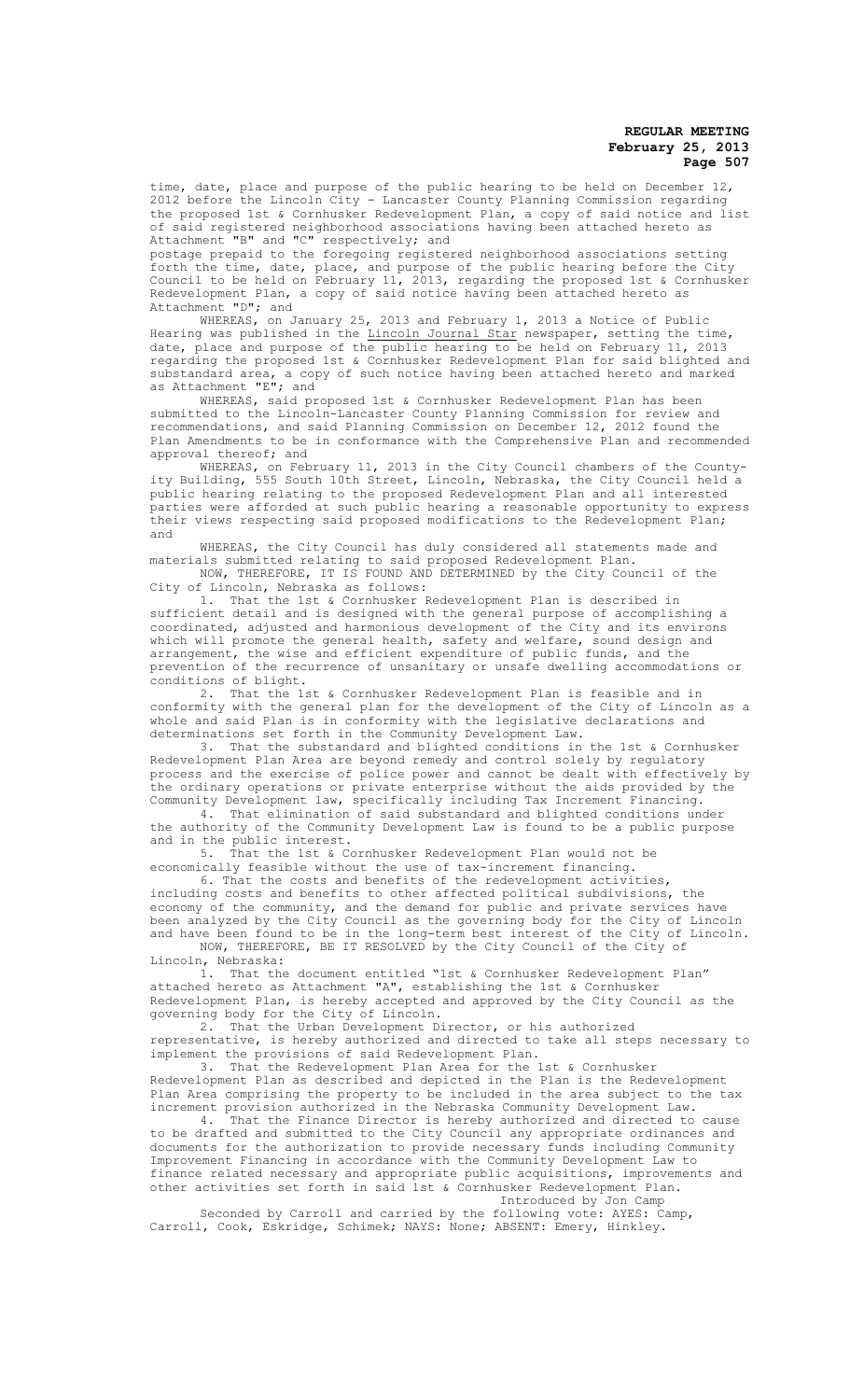APPROVING A DIRECTED ARTERIAL STREET IMPACT FEE TRANSPORTATION IMPROVEMENT AGREEMENT BETWEEN THE CITY AND ASCENTIA REAL ESTATE INVESTMENT COMPANY TO IDENTIFY DEVELOPER'S COST RESPONSIBILITIES REGARDING THE CONSTRUCTION OF THE ARTERIAL STREET IMPACT FEE FACILITY IMPROVEMENTS RELATED TO MIXED-USE DEVELOPMENT, INCLUDING AN APARTMENT COMPLEX, HOTEL, OFFICE SPACE AND RETAIL SPACE, GENERALLY LOCATED AT 1ST AND CORNHUSKER HIGHWAY. (RELATED ITEMS: 13R-34, 13R-35, 13R-36, 13-14) (ACTION DATE: 2/25/13) - CLERK read the following resolution, introduced

Jon Camp, who moved its adoption:<br>A-87223 WHEREAS, the Planning Direc whereas, the Planning Director, on behalf of Countryside Mobile Home Park, has made application to amend the 2040 Lincoln-Lancaster County Comprehensive Plan to change the land use designation in the Lancaster County Future Land Use Plan and the Lincoln Area Future Land Use Plan from Residential to Commercial on approximately 27 acres of land generally located at North 1st Street and Cornhusker Highway, to designate the general area as a new community center and to make associated amendments to the Comprehensive Plan; and WHEREAS, the Lincoln City - Lancaster County Planning Commission has recommended approval of the requested amendment.

NOW, THEREFORE, BE IT RESOLVED by the City Council of the City of Lincoln, Nebraska that the 2040 Lincoln-Lancaster County Comprehensive Plan be and the same is hereby amended in the following manner:

1. Amend the Lancaster County Future Land Use Plan on pages 1.8 and 12.2, and the Lincoln Area Future Land Use Plan on pages 1.9 and 12.3 to reflect Commercial land use on approximately 27 acres of land generally located at North 1st Street and Cornhusker Highway as shown on Attachment "A".

2. Amend Map 5.1: Existing and Proposed Commercial Centers on page 5.6 to identify a new "Community Center" northeast of the intersection of North 1st Street and Cornhusker Highway as shown on Attachment "B".

BE IT FURTHER RESOLVED that all other maps, figures, and plans where the land use map is displayed and other references in said plan which may be affected by the above-specified amendment be, and they hereby are amended to conform with such specific amendments.

Introduced by Jon Camp Seconded by Carroll and carried by the following vote: AYES: Camp, Carroll, Cook, Eskridge, Schimek; NAYS: None; ABSENT: Emery, Hinkley.

- CHANGE OF ZONE 12029 APPLICATION OF COUNTRYSIDE MOBILE HOME PARK LLP AND LINCOLN MOBILE HOME PARKS LLP FOR A CHANGE OF ZONED FROM H-3 HIGHWAY COMMERCIAL DISTRICT AND R-2 RESIDENTIAL DISTRICT TO R-3 RESIDENTIAL DISTRICT PUD, ON PROPERTY GENERALLY LOCATED AT N. 1ST STREET AND CORNHUSKER HIGHWAY; FOR A PLANNED UNIT DEVELOPMENT DISTRICT DESIGNATION OF SAID PROPERTY; AND FOR A DEVELOPMENT PLAN WITH MODIFICATIONS TO THE ZONING ORDINANCE AND LAND SUBDIVISION ORDINANCE TO ALLOW 391,100 SQ. FT. OF COMMERCIAL FLOOR AREA, A HOTEL AND 450 DWELLING UNITS ON THE UNDERLYING R-3 ZONED AREA. (RELATED ITEMS: 13R-34, 13R-35, 13R-36, 13-14) (ACTION DATE: 2/25/13) - CLERK read an ordinance, introduced by Jon Camp,<br>amending the Lincoln Zoning District Maps attached to and made a part of Title amending the Lincoln Zoning District Maps attached to and made a part of Title 27 of the Lincoln Municipal Code, as provided by Section 07.05.020 of the Lincoln Municipal Code, by changing the boundaries of the districts established and shown thereon, the third time.
- 

CAMP Moved to pass the ordinance as read.

Seconded by Carroll and carried by the following vote: AYES: Camp, Carroll, Cook, Eskridge, Schimek; NAYS: None; ABSENT: Emery, Hinkley. The ordinance, being numbered **#19838**, is recorded in Ordinance Book #28, Page .

COMP. PLAN CONFORMANCE 12022 - DECLARING APPROXIMATELY 1.56 ACRES OF PROPERTY GENERALLY LOCATED AT WEST B STREET AND S. FOLSOM STREET AS SURPLUS PROPERTY. (RELATED ITEMS: 13-18, 13-19, 13-20) (ACTION DATE: 2/25/13) - CLERK read an ordinance, introduced by Jon Camp, declaring approximately 1.56 acres of City owned property generally located at West B Street and South Folsom Street as surplus, the third time.

CAMP Moved to pass the ordinance as read.

Seconded by Carroll and carried by the following vote: AYES: Camp, Carroll, Cook, Eskridge, Schimek; NAYS: None; ABSENT: Emery, Hinkley. The ordinance, being numbered **#19839**, is recorded in Ordinance Book #28, Page .

CHANGE OF ZONE 12039 – APPLICATION OF THE DIRECTOR OF THE PARKS AND RECREATION DEPARTMENT FOR A CHANGE OF ZONE FROM P PUBLIC USE DISTRICT TO R-2 RESIDENTIAL DISTRICT ON PROPERTY GENERALLY LOCATED AT WEST B STREET AND S. FOLSOM STREET. (RELATED ITEMS: 13-18, 13-19, 13-20) (ACTION DATE: 2/25/13) - CLERK read an ordinance, introduced by Jon Camp, amending the Lincoln Zoning District Maps adopted by reference and made a part of Title 27 of the LIncoln Municipal Code, pursuant to Section 27.05.020 of the Lincoln Municipal Code, by changing the boundaries of the districts established and shown thereon, the third time. CAMP Moved to pass the ordinance as read.

Seconded by Carroll and carried by the following vote: AYES: Camp, Carroll, Cook, Eskridge, Schimek; NAYS: None; ABSENT: Emery, Hinkley. The ordinance, being numbered **#19840**, is recorded in Ordinance Book #28, Page .

APPROVING A REAL ESTATE SALES AGREEMENT BETWEEN THE CITY AND WILLARD COMMUNITY CENTER FOR PROPERTY GENERALLY LOCATED AT 1245 S. FOLSOM STREET. (RELATED ITEMS: 13-18, 13-19, 13-20) (ACTION DATE: 2/25/13) - CLERK read an ordinance, introduced by Jon Camp, approving a Real Estate Sales Agreement between the City of Lincoln and Willard Community Center authorizing the sale of surplus property generally located at 1245 South Folsom Street, the third time.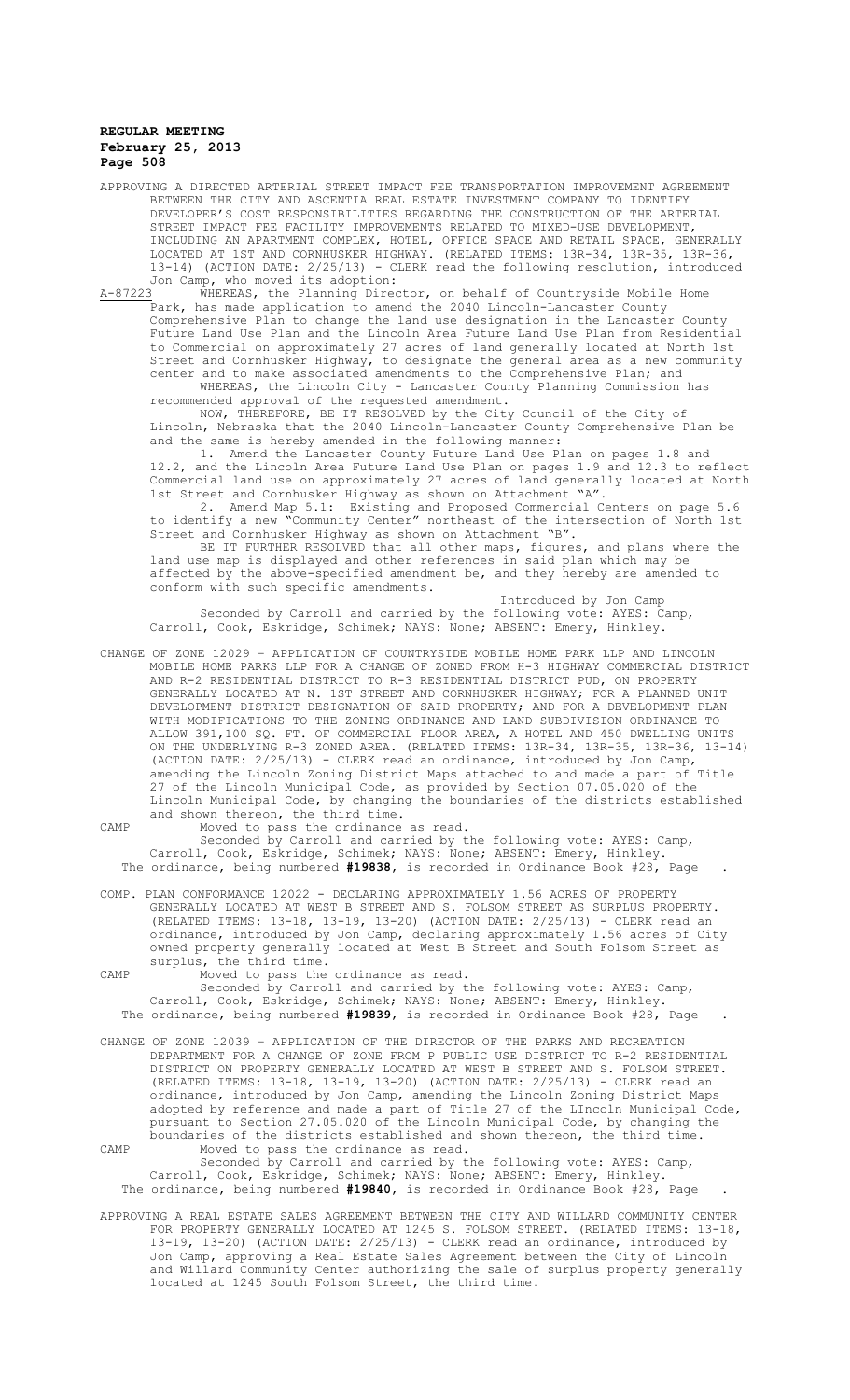CAMP Moved to pass the ordinance as read. Seconded by Carroll and carried by the following vote: AYES: Camp, Carroll, Cook, Eskridge, Schimek; NAYS: None; ABSENT: Emery, Hinkley. The ordinance, being numbered **#19841**, is recorded in Ordinance Book #28, Page .

# **RECONSIDERATION - ORDINANCE NO. 19827**

CHANGE OF ZONE 12033 - AMENDING TITLE 27 OF THE LINCOLN MUNICIPAL CODE (ZONING ORDINANCE) TO REFORMAT CHAPTER 27.72 (HEIGHT AND LOT REGULATIONS) AND TO INCLUDE REGULATIONS THAT WERE NOT CARRIED OVER FROM CHAPTER 27.71 TO 27.72; TO PROVIDE CLARIFICATION AS TO HOW USES ARE REGULATED BY AMENDING CHAPTERS 27.02 DEFINITIONS, 27.06 USE GROUPS, 27.39 H-1 INTERSTATE COMMERCIAL DISTRICT, 27.62 CONDITIONAL USES, 27.63 SPECIAL PERMITS, 27.69 SIGNS, 27.72 HEIGHT AND LOT REGULATIONS. (RELATED ITEMS: 13-5, 13R-29) (ACTION DATE: 2/11/13) (MTA #1 ADOPTED, 7-0; PASSED AS AMENDED, 7-0; #19827) - PRIOR to reading:

COOK Moved to Reconsider Ordinance #19827.

Seconded by Schimek and carried by the following vote: AYES: Camp, Carroll, Cook, Eskridge, Schimek; NAYS: None; ABSENT: Emery, Hinkley.

COOK Made MTA#2 to amend Bill No. 13-5, as amended, in the following manner: 1. On page 61, lines 21-23, strike all of Section 49 and insert in lieu thereof the following language:

Section 49. Pursuant to Article VII, Section 7 of the City Charter, this ordinance shall be posted on the official bulletin board of the City, located on the wall across from the City Clerk's office at 555 S. 10<sup>th</sup> Street, in lieu of and in place of newspaper publication with notice of passage and such posting to be given by publication one time in the official newspaper by the City Clerk. This ordinance shall take effect and be in force from and after its passage and publication as herein and in the City Charter provided.<br>Seconded by Schimek and carried by the following vote: AYES: Camp,

Seconded by Schimek and carried by the following vote: AYES: Camp, Carroll, Cook, Eskridge, Schimek; NAYS: None; ABSENT: Emery, Hinkley. The Reconsidered Ordinance was passed as amended by the following vote: AYES: Camp, Carroll, Cook, Eskridge, Schimek; NAYS: None; ABSENT: Emery, Hinkley.

The ordinance, being numbered **#19827**, is recorded in Ordinance Book #28, Page .

# **ORDINANCES - 1ST READING & RELATED RESOLUTIONS (as required)**

- VACATION NO. 12009 VACATING THE NORTH-SOUTH ALLEY BETWEEN WEST O STREET AND WEST MONROE STREET, EAST OF S.W. 44TH STREET - CLERK read an ordinance, introduced by Jonathan Cook, vacating the north-south alley between West O Street and West Monroe Street, east of S.W.  $44^{\text{th}}$  Street, and retaining title thereto in the City of Lincoln, Lancaster County, Nebraska, the first time.
- ADOPTING THE SUPPLEMENTS TO THE LINCOLN MUNICIPAL CODE DATED JUNE 2012 AND DECEMBER 2012 AS PART OF THE OFFICIAL LINCOLN MUNICIPAL CODE - CLERK read an ordinance, introduced by Jonathan Cook, adopting the supplements to the Lincoln Municipal Code dated June 2012 and December 2012 as part of the official Lincoln Municipal Code, the first time.
- AUTHORIZING THE ISSUANCE OF TAX ALLOCATION BONDS WITH A TOTAL NOT TO EXCEED AMOUNT OF \$2,248,347 FOR THE CITY OF LINCOLN, WEST HAYMARKET REDEVELOPMENT PROJECT IN DOWNTOWN LINCOLN. (RELATED ITEMS: 13-29, 13R-54, 13-R-55) (ACTION DATE: 3/11/13) - CLERK read an ordinance, introduced by Jonathan Cook, authorizing and providing for the issuance of City of Lincoln, Nebraska tax allocation bonds, notes or other obligations, in one or more taxable or tax-exempt series, in an aggregate principal amount not to exceed \$2,206,662 for the purpose of (1) paying the costs of acquiring, purchasing, constructing, reconstructing, improving, extending, rehabilitating, installing, equipping, furnishing and completing certain improvements within the City's P Street and Canopy Street Project area, including acquiring any real estate and/or interests in real estate in connection therewith, and (2) paying the costs of issuance thereof; prescribing the form and certain details of the bonds, notes or other obligations; pledging certain tax revenue and other revenue to the payment of the principal of and interest on the bonds, notes or other obligations as the same become due; limiting payment of the bonds, notes or other obligations to such tax revenues; creating and establishing funds and accounts; delegating, authorizing and directing the finance director to exercise his independent discretion and judgment in determining and finalizing certain terms and provisions of the bonds, notes or other obligations not specified herein; taking other actions and making other covenants and agreements in connection with the foregoing; and related matters, the first time.
- APPROVING AN AMENDMENT TO THE FY 12/13 CIP TO AUTHORIZE AND APPROPRIATE \$2,248,347 IN TIF FUNDS FOR THE P STREET AND CANOPY STREET REDEVELOPMENT PROJECT ON PRIVATE PROPERTY GENERALLY LOCATED ON THE NORTHEAST QUARTER OF THE BLOCK BETWEEN THE FUTURE CANOPY STREET AND THE FUTURE PINNACLE ARENA DRIVE, AND O AND P STREET, AND PUBLIC PROPERTY AND RIGHTS OF WAY IN WEST HAYMARKET IN DOWNTOWN LINCOLN. (RELATED ITEMS: 13-29, 13R-54, (13R-55) (ACTION DATE: 3/11/13)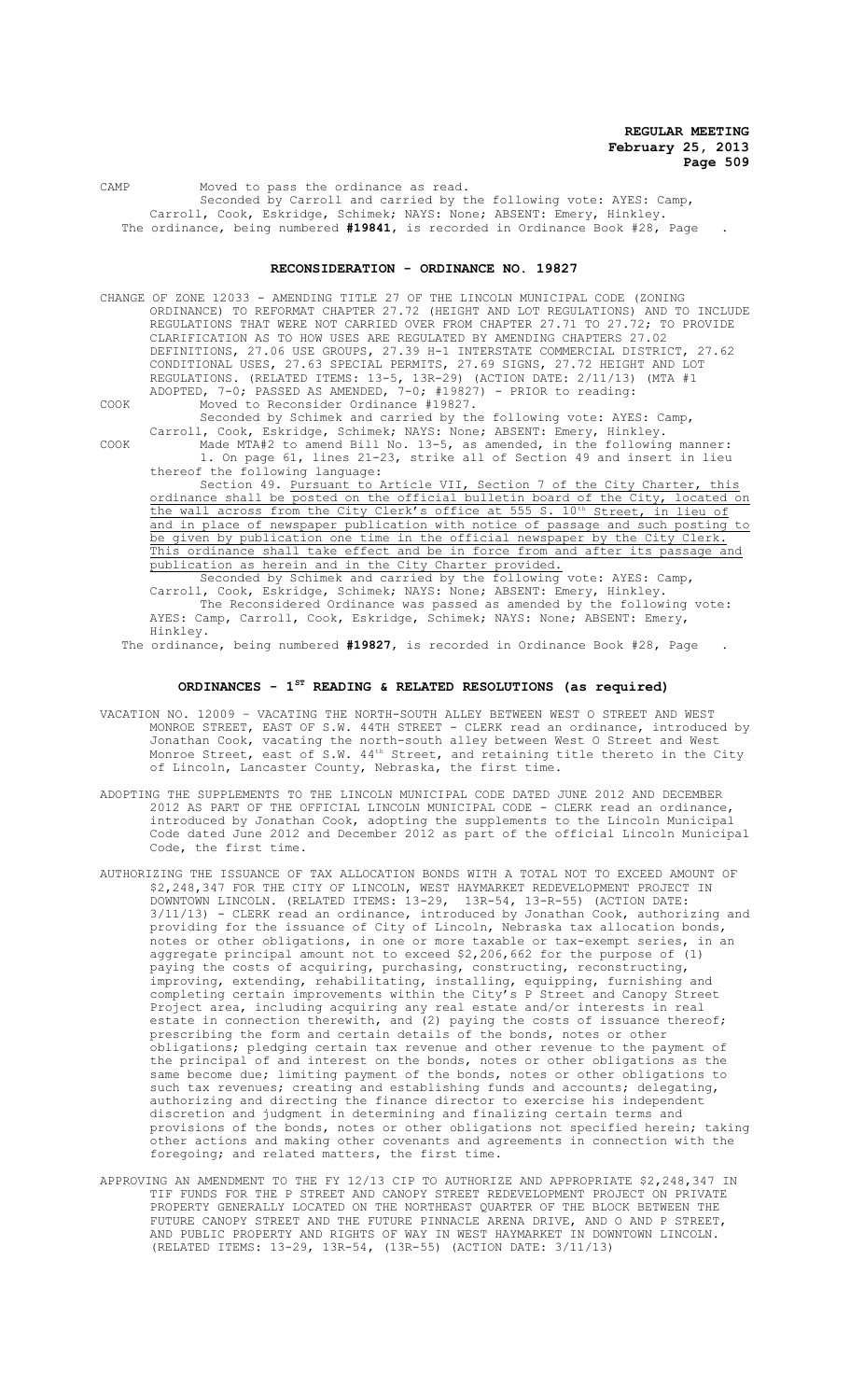- APPROVING THE WEST HAYMARKET P STREET AND CANOPY STREET REDEVELOPMENT PROJECT REDEVELOPMENT AGREEMENT BETWEEN PROJECT OSCAR, LLC AND THE CITY RELATING TO THE REDEVELOPMENT OF PROPERTY ON PRIVATE PROPERTY GENERALLY LOCATED ON THE NORTHEAST QUARTER OF THE BLOCK BETWEEN THE FUTURE CANOPY STREET AND THE FUTURE PINNACLE ARENA DRIVE, AND O AND P STREET, AND PUBLIC PROPERTY AND RIGHTS OF WAY IN WEST HAYMARKET IN DOWNTOWN LINCOLN. (RELATED ITEMS: 13-29, 13R-54, (13R-55) (ACTION DATE: 3/11/13)
- AUTHORIZING THE PURCHASE AGREEMENT FOR THE SALE OF SURPLUS PROPERTY GENERALLY LOCATED AT 18TH AND Q STREETS IN DOWNTOWN LINCOLN TO THE UNIVERSITY OF NEBRASKA BOARD OF REGENTS. (RELATED ITEMS: 13-30, 13-31, 13R-56, (13R-57) (ACTION DATE: 3/11/13) - CLERK read an ordinance, introduced by Jonathan Cook, approving a Property Transfer Agreement between the City of Lincoln and the Board of Regents of the University of Nebraska authorizing the transfer of City owned property within the block bounded by  $18^{\text{th}}$  Street, Antelope Valley Parkway, Q Street, and R Street, more commonly known as the  $18<sup>th</sup>$  and R Block, the first time.
- AUTHORIZING THE ISSUANCE OF TAX ALLOCATION BONDS WITH A TOTAL NOT TO EXCEED AMOUNT OF \$4,304,577 FOR THE CITY OF LINCOLN, 18TH AND Q REDEVELOPMENT PROJECT IN GREATER DOWNTOWN LINCOLN. (RELATED ITEMS: 13-30, 13-31, 13R-56, (13R-57) (ACTION DATE: 3/11/13) - CLERK read an ordinance, introduced by Jonathan Cook, authorizing and providing for the issuance of City of Lincoln, Nebraska tax allocation bonds, notes or other obligations, in one or more taxable or tax-exempt series, in an aggregate principal amount not to exceed \$4,304,000 for the purpose of (1) paying the costs of acquiring, purchasing, constructing, reconstructing, improving, extending, rehabilitating, installing, equipping, furnishing and completing certain improvements within the City's 18th and Q Redevelopment Project Area, including acquiring any real estate and/or interests in real estate in connection therewith, and (2) paying the costs of issuance thereof; prescribing the form and certain details of the bonds, notes or other obligations; pledging certain tax revenue and other revenue to the payment of the principal of and interest on the bonds, notes or other obligations as the same become due; limiting payment of the bonds, notes or other obligations to such tax revenues; creating and establishing funds and accounts; delegating, authorizing and directing the finance director to exercise his independent discretion and judgment in determining and finalizing certain terms and provisions of the bonds, notes or other obligations not specified herein; taking other actions and making other covenants and agreements in connection with the foregoing; and related matters, the first time.
- APPROVING AN AMENDMENT TO THE FY 12/13 CIP TO AUTHORIZE AND APPROPRIATE \$4,304,577 IN TIF FUNDS FOR THE 18TH AND Q REDEVELOPMENT PROJECT ON PRIVATE PROPERTY GENERALLY LOCATED IN THE BLOCK BOUNDED BY 18TH STREET AND ANTELOPE VALLEY PARKWAY, AND Q AND R STREET, AND ADJACENT RIGHTS OF WAY IN GREATER DOWNTOWN LINCOLN. (RELATED ITEMS: 13-30, 13-31, 13R-56, (13R-57) (ACTION DATE: 3/11/13)
- APPROVING THE 18TH AND Q REDEVELOPMENT PROJECT AGREEMENT BETWEEN AF-18R-LINCOLN AND THE CITY RELATING TO THE REDEVELOPMENT OF PROPERTY ON PRIVATE PROPERTY GENERALLY LOCATED ON THE BLOCK BOUNDED BY 18TH STREET AND ANTELOPE VALLEY PARKWAY, AND Q AND R STREETS, AND ADJACENT RIGHTS OF WAY IN GREATER DOWNTOWN LINCOLN. (RELATED ITEMS: 13-30, 13-31, 13R-56, (13R-57) (ACTION DATE: 3/11/13)

#### **RESOLUTIONS - 1ST READING - ADVANCE NOTICE**

- REAPPOINTING JASON CHRISTENSON TO THE AUDIT ADVISORY BOARD FOR A TERM EXPIRING MARCH 1, 2016.
- REAPPOINTING JOHN KAY AND TOM LAGING TO THE NEBRASKA CAPITOL ENVIRONS COMMISSION FOR TERMS EXPIRING JANUARY 9, 2016.
- REAPPOINTING FRANCIS MOUL TO THE COMMUNITY FORESTRY ADVISORY BOARD FOR A TERM EXPIRING MARCH 17, 2016.
- REAPPOINTING MICHELE TILLEY AND MARY ANN WELLS TO THE URBAN DESIGN COMMITTEE FOR TERMS EXPIRING FEBRUARY 1, 2016.
- APPOINTING DR. MARTHA SHULSKI TO THE AIR POLLUTION CONTROL ADVISORY BOARD FOR A TERM EXPIRING SEPTEMBER 1, 2015.
- ACCEPTING THE REPORT OF NEW AND PENDING CLAIMS AGAINST THE CITY AND APPROVING DISPOSITION OF CLAIMS SET FORTH FOR THE PERIOD OF FEBRUARY 1 - 15, 2013.
- APPROVING A CONTRACT AGREEMENT BETWEEN THE CITY OF LINCOLN AND NEBRASKA ENVIRONMENTAL PRODUCTS FOR THE ANNUAL REQUIREMENTS OF METAM BASED FOAMING SEWER ROOT CONTROL, PURSUANT TO QUOTE NO. 4350, FOR A FOUR YEAR TERM.
- APPROVING A CONTRACT AGREEMENT BETWEEN THE CITY OF LINCOLN, AGING PARTNERS, AND NEWS LINK FOR PRODUCTION OF "LIVING WELL" MAGAZINE, PURSUANT TO BID NO. 12-118, FOR A TWO YEAR TERM WITH THE OPTION TO RENEW FOR ONE ADDITIONAL TWO YEAR TERM.